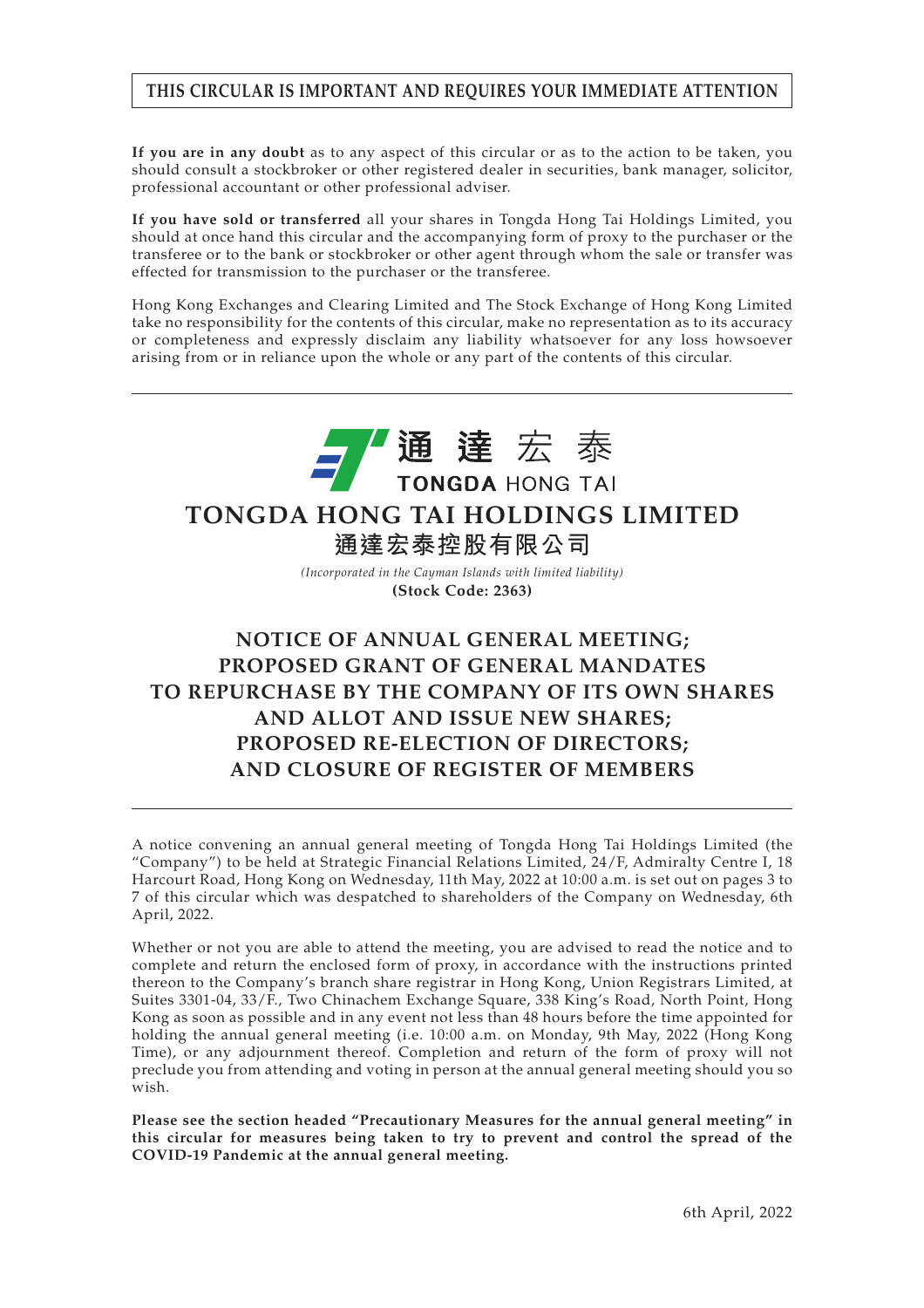### **PRECAUTIONARY MEASURES FOR THE ANNUAL GENERAL MEETING**

Reference is made to the latest announcement of the Hong Kong Government on the Prevention and Control of Disease (Prohibition on Gathering) Regulation (Chapter 599G of the Laws of Hong Kong) and Prevention and Control of Disease (Requirements and Directions) (Business and Premises) Regulation (Chapter 599F of the Laws of Hong Kong) in relation to the arrangement of holding of annual general meetings by Companies during the period of the COVID-19.

### **VOTING BY PROXY IN ADVANCE OF THE ANNUAL GENERAL MEETING**

The Company does not in any way wish to diminish the opportunity available to the Shareholders to exercise their rights and to vote, but is conscious of the pressing need to protect the Shareholders from possible exposure to the COVID-19 Pandemic. For the health and safety of the Shareholders, the Company would like to encourage Shareholders to exercise their right to vote at the annual general meeting by appointing the chairman of the annual general meeting as their proxy instead of attending the annual general meeting in person. Physical attendance is not necessary for the purpose of exercising Shareholders' rights. Completion and return of the proxy form will not preclude the Shareholders from attending and voting in person at the annual general meeting or any adjournment thereof should they subsequently so wish.

### **PREVENTIVE MEASURES AT THE ANNUAL GENERAL MEETING**

The Company will implement the following preventive measures at the annual general meeting to safeguard the health and safety of the attending Shareholders, staff and other stakeholders:

- (i) compulsory body temperature checks will be conducted on every Shareholder, proxy and other attendee at the entrance of the annual general meeting venue. Any person with a body temperature of over 37.5 degrees Celsius will be requested to stay in an isolated place for completing the voting procedures;
- (ii) all Shareholders, proxies and other attendees are required to complete and submit at the entrance of the annual general meeting venue a declaration form confirming their names and contact details, and confirming that they have not travelled to, or had physical contact with any person who to their best of knowledge has recently travelled to, any affected countries or areas outside Hong Kong (as per guidelines issued by the Hong Kong Government at www.chp.gov.hk/en/features/102742.html) at any time in the preceding 14 days. Any person who does not comply with this requirement will be requested to stay in an isolated place for completing the voting procedures;
- (iii) every attendee will be required to wear a surgical face mask throughout the annual general meeting. Please note that no masks will be provided at the annual general meeting venue and attendees should bring and wear their own masks;
- (iv) seating at the annual general meeting will be arranged in a manner to allow for appropriate social distancing; and
- (v) no refreshments will be served and there will be no corporate gifts.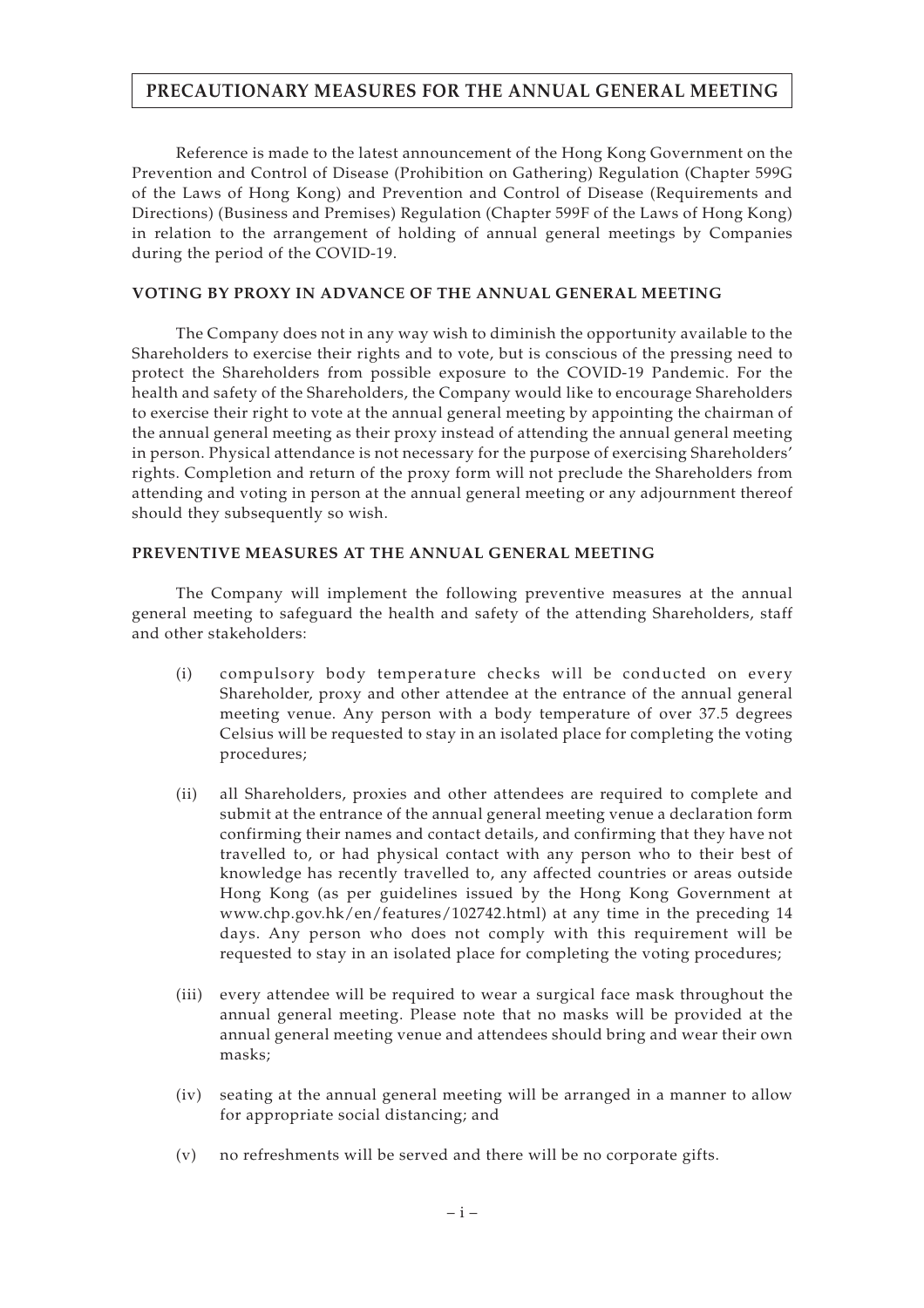### **PRECAUTIONARY MEASURES FOR THE ANNUAL GENERAL MEETING**

Any person who does not comply with the precautionary measures or is subject to any Hong Kong Government prescribed quarantine will be denied entry into or required to leave the Annual General Meeting venue at the absolute discretion of the Company.

In the interest of all stakeholders' health and safety and consistent with recent guidelines for prevention and control of the COVID-19 Pandemic, the Company reminds all Shareholders that physical attendance in person at the annual general meeting is not necessary for the purpose of exercising voting rights. As an alternative, by using proxy forms with voting instructions inserted, Shareholders may appoint the chairman of the annual general meeting as their proxy to vote on the relevant resolutions at the annual general meeting instead of attending the annual general meeting in person.

The Company will closely monitor the development of the COVID-19 Pandemic and any regulations or measures introduced or to be introduced by the Hong Kong Government in relation to the COVID-19 Pandemic. The Company will ensure that the annual general meeting will be conducted in compliance with the regulations or measures of the Hong Kong Government and Shareholders will not be deprived of their right of voting on the resolutions to be proposed at the annual general meeting. Further announcements will be made by the Company as soon as possible if there is any update to the preventive measures as mentioned above.

**Due to the constantly evolving COVID-19 pandemic situation, the Company may be required to change the Annual General Meeting arrangements at short notice. Shareholders should check the websites of the Company and the Stock Exchange for future announcement(s) and updates on the Annual General Meeting arrangements.**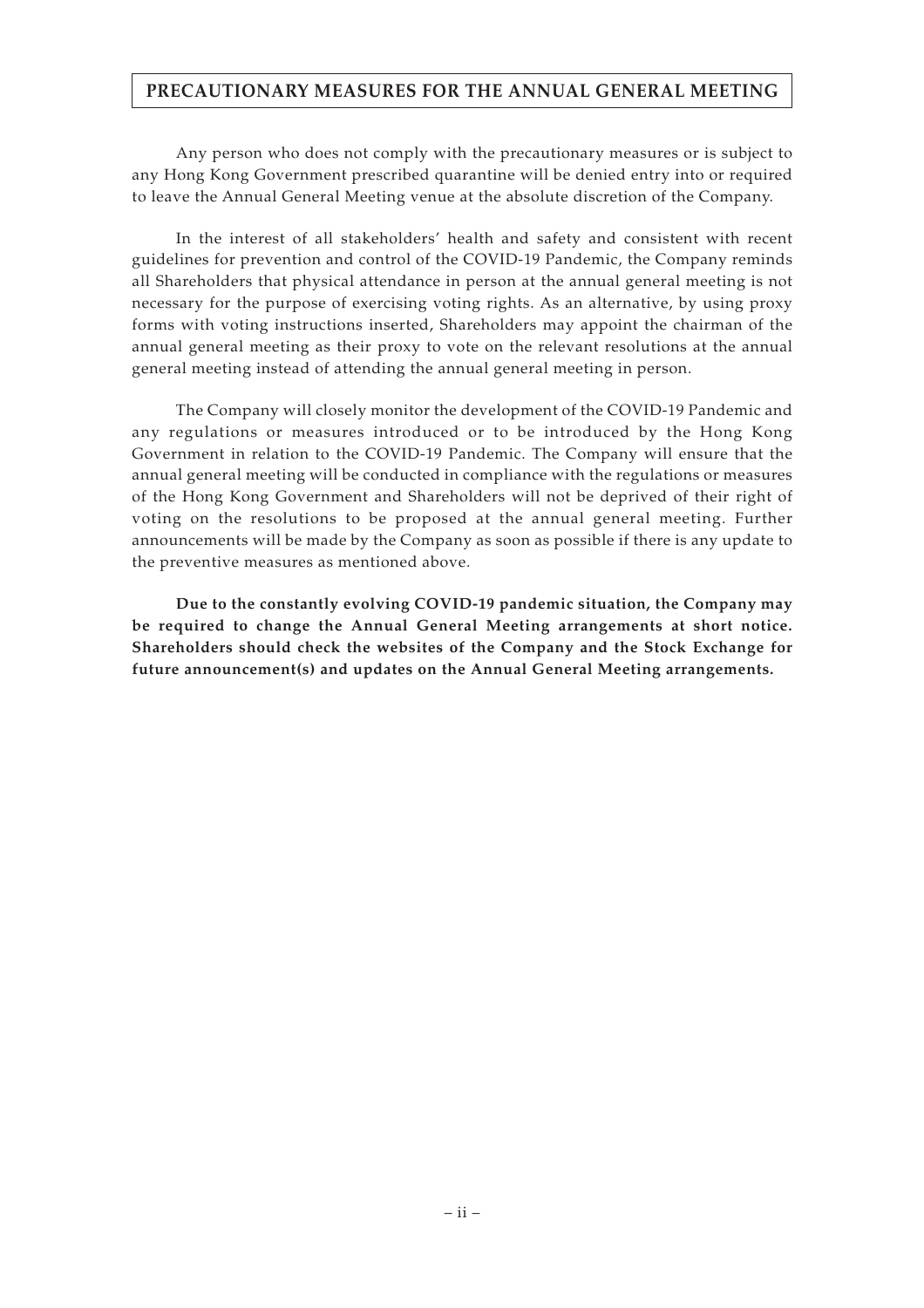## **CONTENTS**

### *Pages*

|                                                                                                                          | 1  |
|--------------------------------------------------------------------------------------------------------------------------|----|
|                                                                                                                          | 3  |
| Letter from the Board                                                                                                    |    |
|                                                                                                                          | 8  |
| Explanatory statement on Repurchase Mandate                                                                              | 9  |
| Listing Rules relating to the repurchase of Shares                                                                       | 9  |
| General mandates to be granted to Directors to make<br>on-market repurchases of Shares and to allot and issue new Shares | 10 |
|                                                                                                                          | 11 |
|                                                                                                                          | 11 |
|                                                                                                                          | 11 |
|                                                                                                                          | 12 |
|                                                                                                                          | 12 |
|                                                                                                                          | 14 |
|                                                                                                                          | 14 |
|                                                                                                                          | 14 |
|                                                                                                                          | 19 |
|                                                                                                                          | 20 |
|                                                                                                                          | 20 |
|                                                                                                                          | 20 |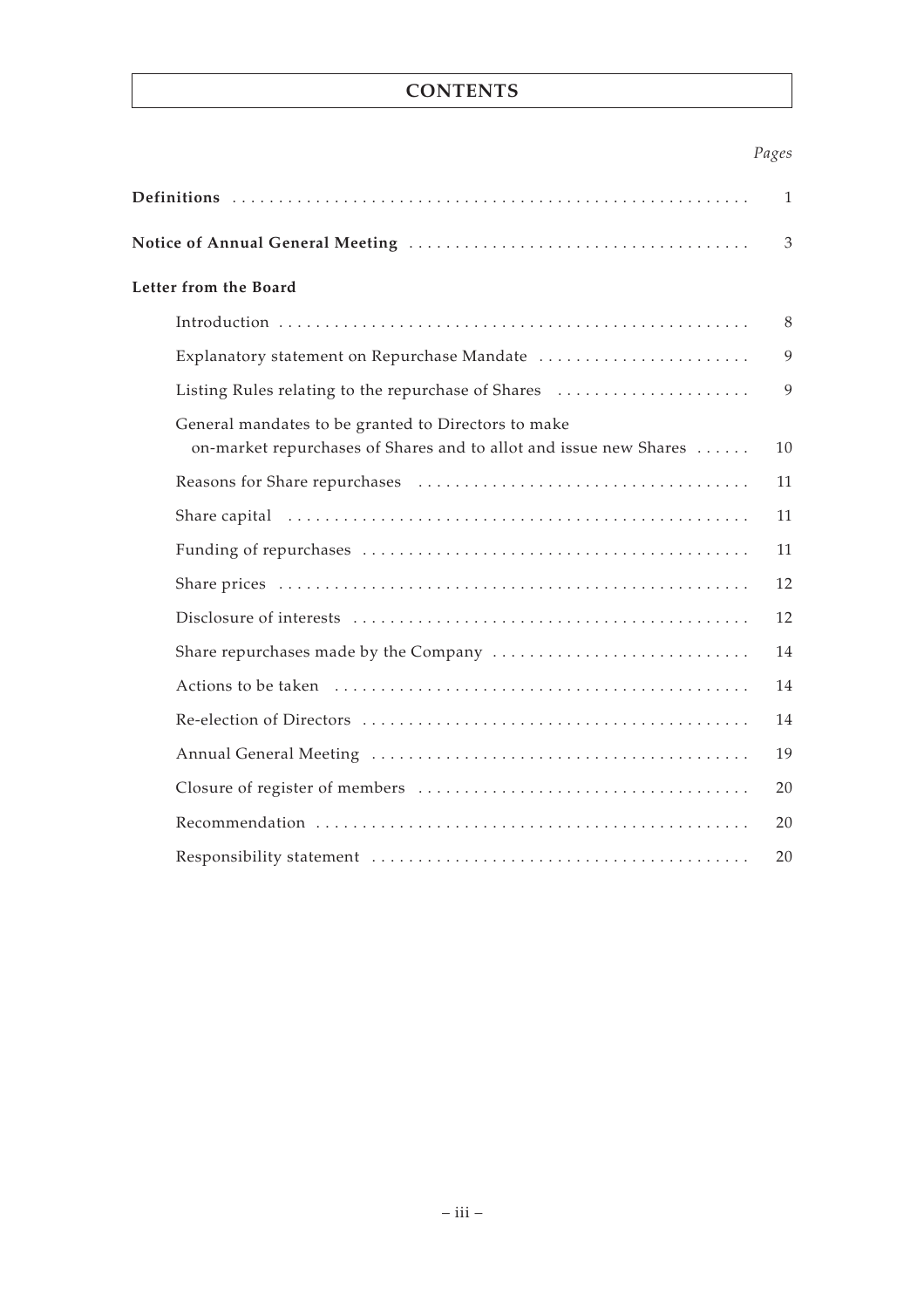## **DEFINITIONS**

*In this circular, unless the context otherwise requires, the following expressions have the following meanings:*

| "Annual General Meeting" | the annual general meeting of the Company to be<br>convened and held at Strategic Financial Relations<br>Limited, 24/F, Admiralty Centre I, 18 Harcourt Road,<br>Hong Kong on Wednesday, 11th May, 2022 at<br>10:00 a.m., the notice of which is set out on pages 3 to<br>7 of this circular |
|--------------------------|----------------------------------------------------------------------------------------------------------------------------------------------------------------------------------------------------------------------------------------------------------------------------------------------|
| "Articles"               | the articles of association of the Company adopted<br>pursuant to the written resolutions passed by the sole<br>Shareholder of the Company on 8th February, 2018<br>and as amended from time to time                                                                                         |
| "Board"                  | the board of Directors of the Company                                                                                                                                                                                                                                                        |
| "close associate(s)"     | has the meaning ascribed to this term in the Listing<br>Rules                                                                                                                                                                                                                                |
| "Companies Law"          | the Companies Law, Cap. 22 (Law 3 of 1961, as<br>consolidated and revised) of the Cayman Islands                                                                                                                                                                                             |
| "Companies Ordinance"    | the Companies Ordinance, Chapter 622 of the Laws of<br>Hong Kong                                                                                                                                                                                                                             |
| "Company"                | Tongda Hong Tai Holdings Limited, a company<br>incorporated in the Cayman Islands with limited<br>liability, the issued Shares of which are listed on the<br>Stock Exchange                                                                                                                  |
| "connected person"       | has the meaning ascribed to this term in the Listing<br>Rules                                                                                                                                                                                                                                |
| " $Directory$            | the director(s) of the Company                                                                                                                                                                                                                                                               |
| "Group"                  | the Company and its subsidiaries                                                                                                                                                                                                                                                             |
| "HK\$"                   | Hong Kong dollars, the lawful currency of Hong<br>Kong                                                                                                                                                                                                                                       |
| "Hong Kong"              | the Hong Kong Special Administrative Region of the<br>People's Republic of China                                                                                                                                                                                                             |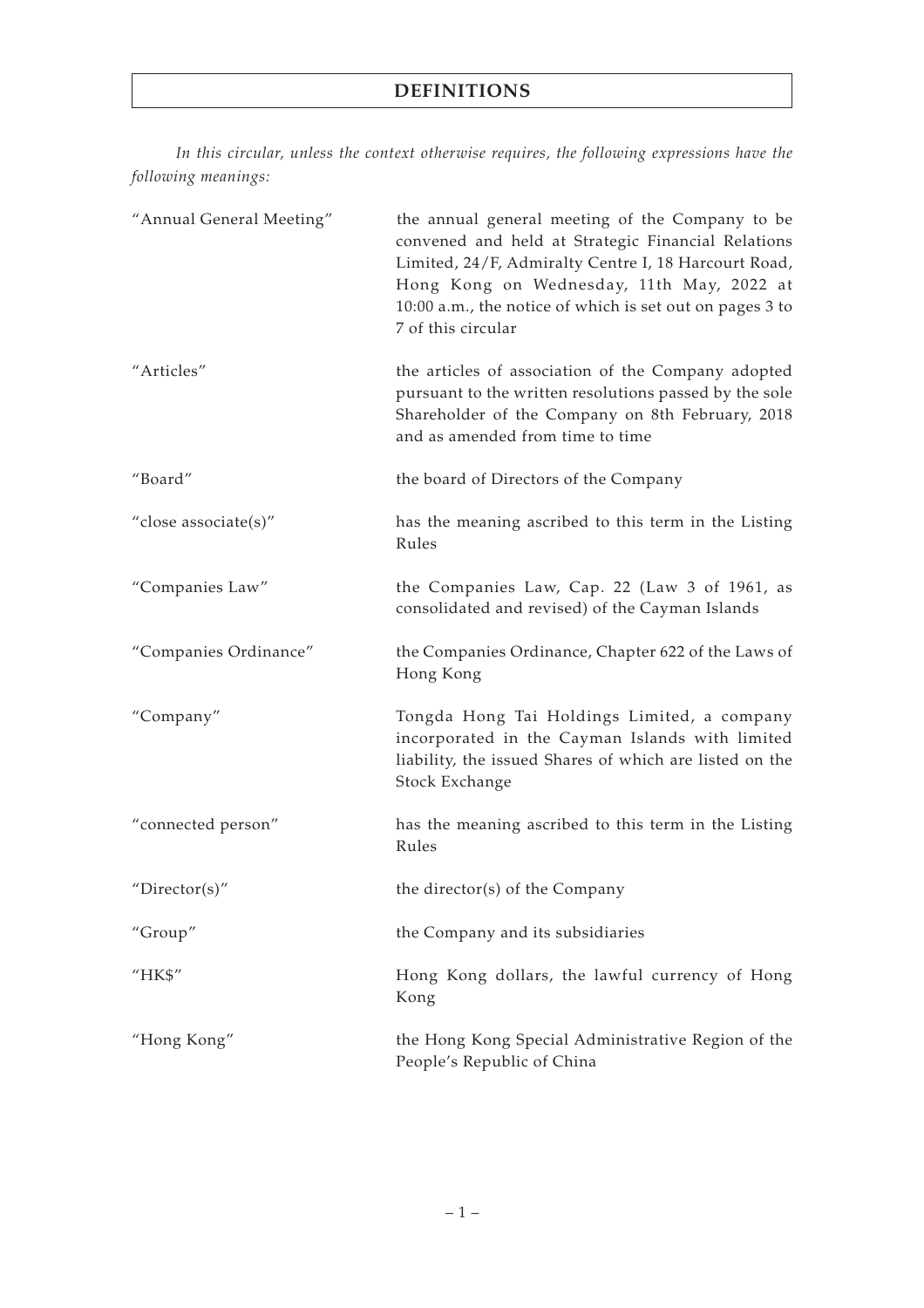## **DEFINITIONS**

| "Latest Practicable Date"               | 30th March, 2022, being the latest practicable date<br>prior to the printing of this circular for ascertaining<br>certain information contained herein                                      |
|-----------------------------------------|---------------------------------------------------------------------------------------------------------------------------------------------------------------------------------------------|
| "Listing Date"                          | 16th March, 2018, the date on which dealings in the<br>Shares commenced on the Stock Exchange                                                                                               |
| "Listing Rules"                         | the Rules Governing the Listing of Securities on the<br>Stock Exchange                                                                                                                      |
| "Repurchase Mandate"                    | the general unconditional repurchase mandate<br>proposed to be granted to the Directors to repurchase<br>Shares up to 10% of the issued Shares as at the date of<br>passing such resolution |
| "SFC"                                   | the Securities and Futures Commission of Hong Kong                                                                                                                                          |
| $^{\prime\prime}$ SFO $^{\prime\prime}$ | the Securities and Futures Ordinance, Chapter 571 of<br>the Laws of Hong Kong                                                                                                               |
| "Share $(s)$ "                          | share(s) of $HK$0.01$ each in the share capital of the<br>Company                                                                                                                           |
| "Share Option Scheme"                   | the share option scheme adopted by the Company by<br>written resolutions of the sole Shareholder on<br>8th February, 2018                                                                   |
| "Shareholder(s)"                        | holder(s) of the Share(s)                                                                                                                                                                   |
| "Stock Exchange"                        | The Stock Exchange of Hong Kong Limited                                                                                                                                                     |
| "Takeovers Code"                        | the Codes on Takeovers and Mergers and Share<br>Buy-backs                                                                                                                                   |
| $^{\prime\prime}$ % $^{\prime\prime}$   | per cent.                                                                                                                                                                                   |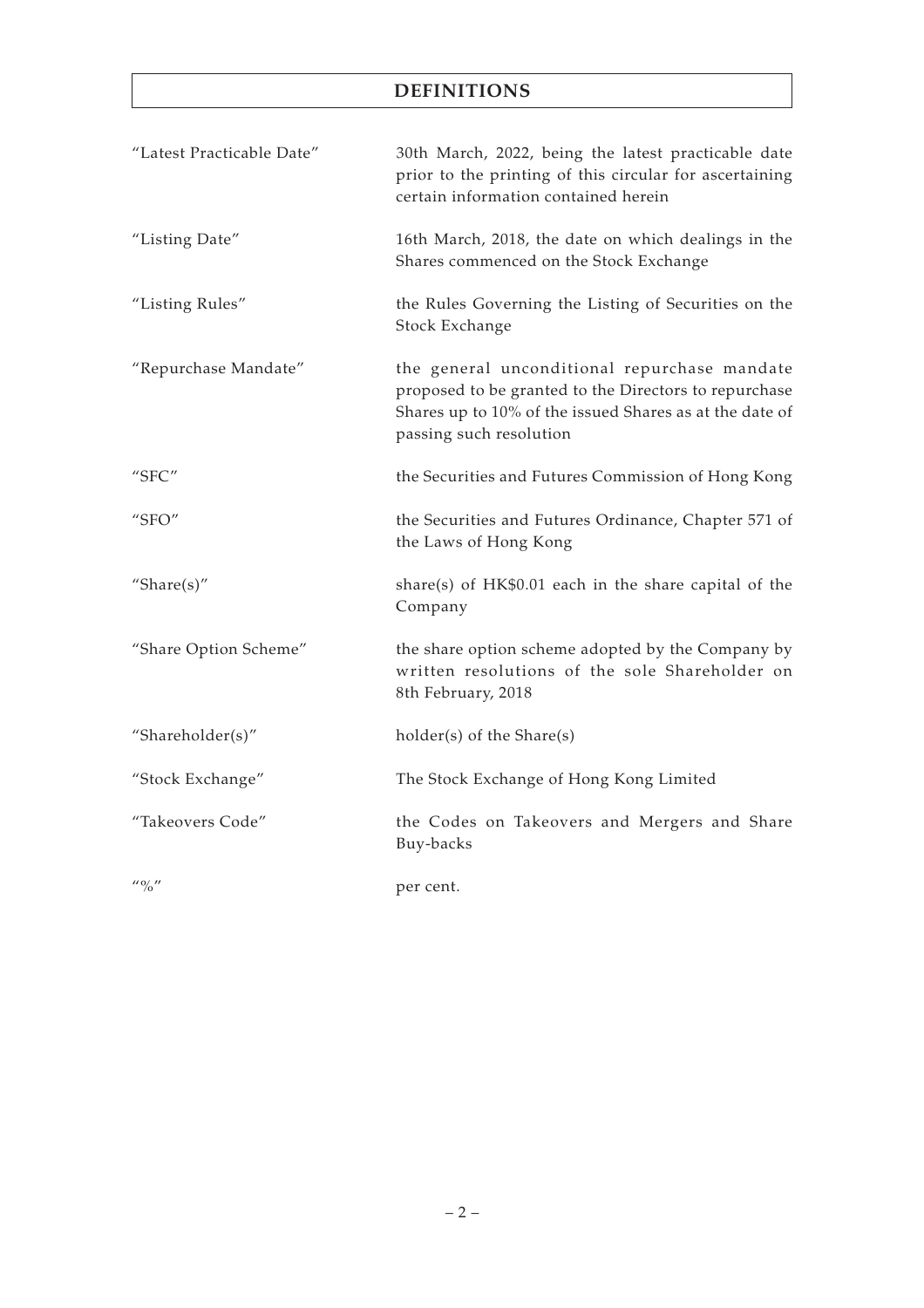

# **TONGDA HONG TAI HOLDINGS LIMITED 通達宏泰控股有限公司**

*(Incorporated in the Cayman Islands with limited liability)* **(Stock Code: 2363)**

**NOTICE IS HEREBY GIVEN** that the annual general meeting of Tongda Hong Tai Holdings Limited (the "Company") will be held at Strategic Financial Relations Limited, 24/F, Admiralty Centre I, 18 Harcourt Road, Hong Kong on Wednesday, 11th May, 2022 at 10:00 a.m. to consider and, if thought fit, pass the following resolutions:

### **ORDINARY RESOLUTIONS**

- 1. To receive, consider and adopt the audited consolidated financial statements and the reports of the directors (the "Directors") and the auditors of the Company for the year ended 31st December, 2021;
- 2. (a) To re-elect Mr. Wang Ya Nan as non-executive Director;
	- (b) To re-elect Ms. Leung Pik Kwan as independent non-executive Director;
	- (c) To re-elect Mr. Sun Wai Hong as independent non-executive Director;
- 3. To authorise the board of Directors (the "Board") to determine the Directors' remuneration;
- 4. To re-appoint the Company's auditors and to authorise the Board to determine their remuneration;
- 5. To consider and, if thought fit, pass, with or without amendments, the following resolutions as ordinary resolutions:
	- (A) "**THAT**:
		- (a) subject to paragraph (c) of this resolution, pursuant to the Rules Governing the Listing of Securities on The Stock Exchange of Hong Kong Limited (the "Stock Exchange"), the exercise by the Directors during the Relevant Period (as hereinafter defined) of all the powers of the Company to allot, issue and deal with share(s) (the "Share(s)") of HK\$0.01 each in the share capital of the Company and to make or grant offers, agreements and options (including warrants) which might require the exercise of such power be and is hereby generally and unconditionally approved;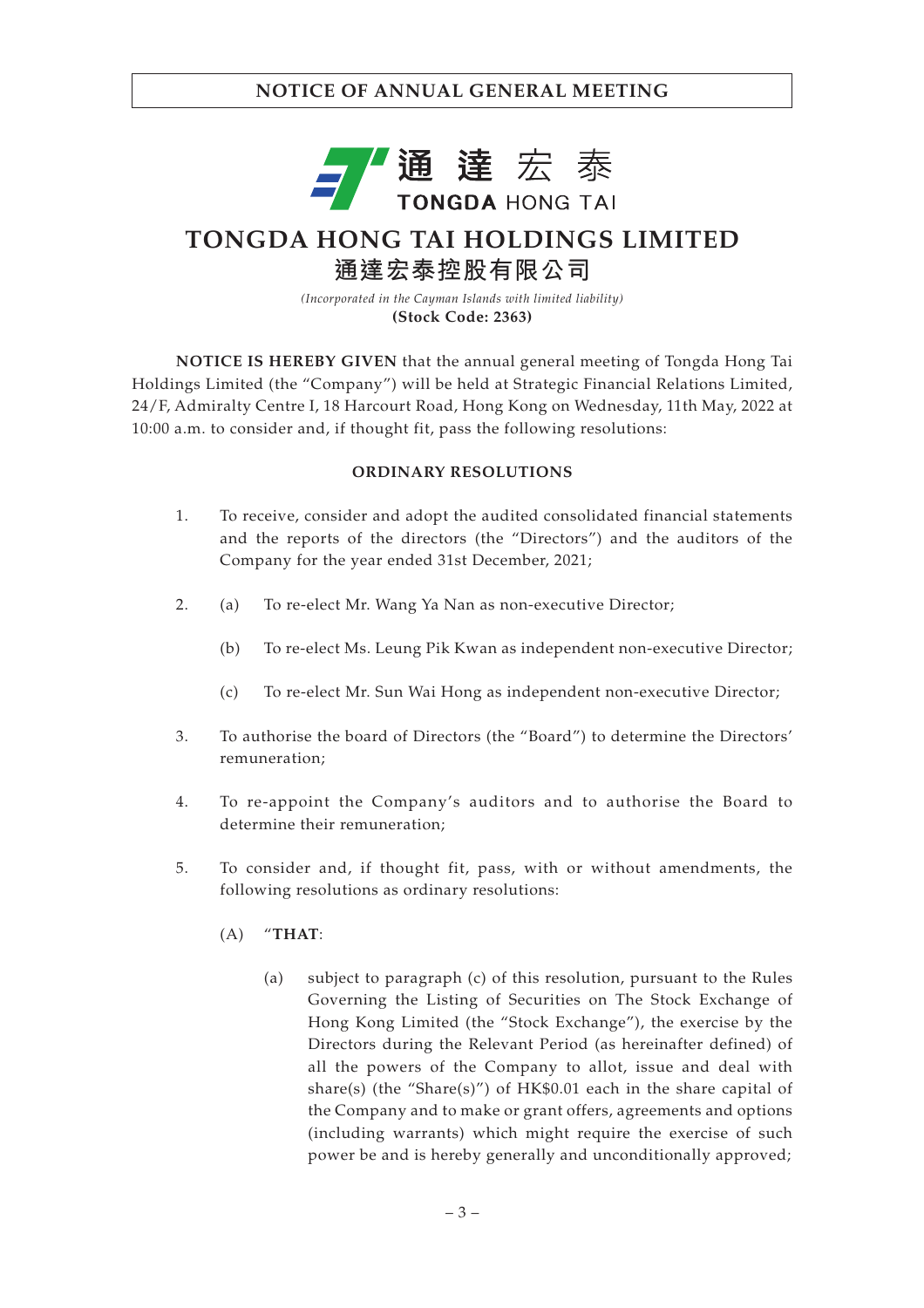- (b) the approval in paragraph (a) of this resolution shall authorise the Directors during the Relevant Period to make or grant offers, agreements and options (including warrants) which might require the exercise of such power after the end of the Relevant Period;
- (c) the aggregate number of Shares to be allotted or agreed conditionally or unconditionally to be allotted (whether pursuant to an option or otherwise) and to be issued by the Directors pursuant to the approval in paragraph (a) of this resolution, otherwise than pursuant to (i) a Rights Issue (as hereinafter defined), or (ii) an issue of shares upon the exercise of the subscription rights attaching to any warrants which may be issued by the Company from time to time, or (iii) an issue of shares under any option scheme or similar arrangement for the time being adopted for the grant or issue to employees (including executive Directors) of the Company and/or any of its subsidiaries of shares or rights to acquire shares in the capital of the Company, or (iv) any scrip dividend scheme or similar arrangement providing for the allotment and issue of shares in lieu of the whole or part of a dividend on shares in accordance with the articles of association of the Company, shall not exceed the aggregate of (i) 20 per cent. of the number of Shares in issue on the date of passing this resolution and (ii) (if the Directors are so authorised by a separate ordinary resolution of the shareholders of the Company) the number of Shares repurchased by the Company subsequent to the passing of this resolution (up to a maximum equivalent to 10 per cent. of the number of Shares in issue on the date of the passing of this resolution) and the said approval shall be limited accordingly; and
- (d) for the purpose of this resolution:

"Relevant Period" means the period from the passing of this resolution until whichever is the earliest of:

- (i) the conclusion of the next annual general meeting of the Company; or
- (ii) the expiration of the period within which the next annual general meeting of the Company is required by the articles of association of the Company or the Companies Law of the Cayman Islands or any other applicable laws of the Cayman Islands to be held; or
- (iii) the passing of an ordinary resolution by shareholders of the Company in general meeting revoking or varying the authority given to the Directors by this resolution; and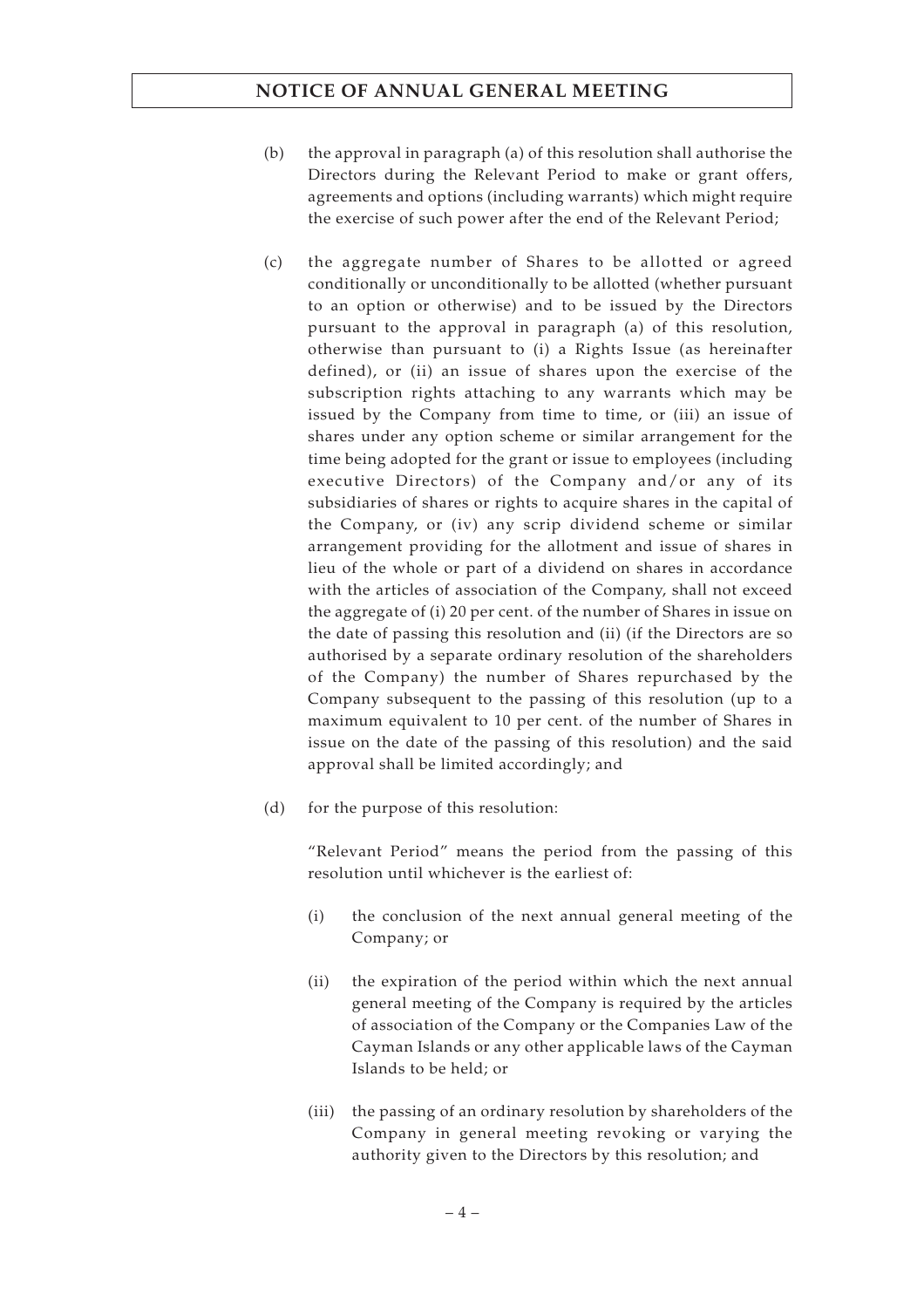"Rights Issue" means an offer of shares or issue of options to subscribe for shares of the Company open for a period fixed by the Directors to holders of shares whose names appear on the register of members of the Company on a fixed record date in proportion to their then holdings of such shares (subject to such exclusion or other arrangements as the Directors may deem necessary or expedient in relation to fractional entitlements or having regard to any restrictions or obligations under the laws of, or the requirements of any recognised regulatory body or any stock exchange in any territory applicable to the Company)."

### (B) "**THAT**:

- (a) subject to paragraph (b) of this resolution, the exercise by the Directors during the Relevant Period (as hereinafter defined) of all powers of the Company to purchase securities of the Company on the Stock Exchange or on any other stock exchange on which the securities of the Company may be listed and is recognised by the Securities and Futures Commission and the Stock Exchange for this purpose, subject to and in accordance with all applicable laws and/or the requirements of the Rules Governing the Listing of Securities on the Stock Exchange or of any other stock exchange as amended from time to time, be and is hereby generally and unconditionally approved;
- (b) the number of Shares to be repurchased by the Company pursuant to paragraph (a) of this resolution during the Relevant Period shall not exceed 10% of the Shares in issue as at the date of passing this resolution, and the authority pursuant to paragraph (a) of this resolution shall be limited accordingly; and
- (c) for the purposes of this resolution, "Relevant Period" means the period from the passing of this resolution until whichever is the earliest of:
	- (i) the conclusion of the next annual general meeting of the Company; or
	- (ii) the expiration of the period within which the next annual general meeting of the Company is required by the articles of association of the Company or the Companies Law of the Cayman Islands or any other applicable laws of the Cayman Islands to be held; or
	- (iii) the passing of an ordinary resolution by shareholders of the Company in general meeting revoking or varying the authority given to the Directors of the Company by this resolution."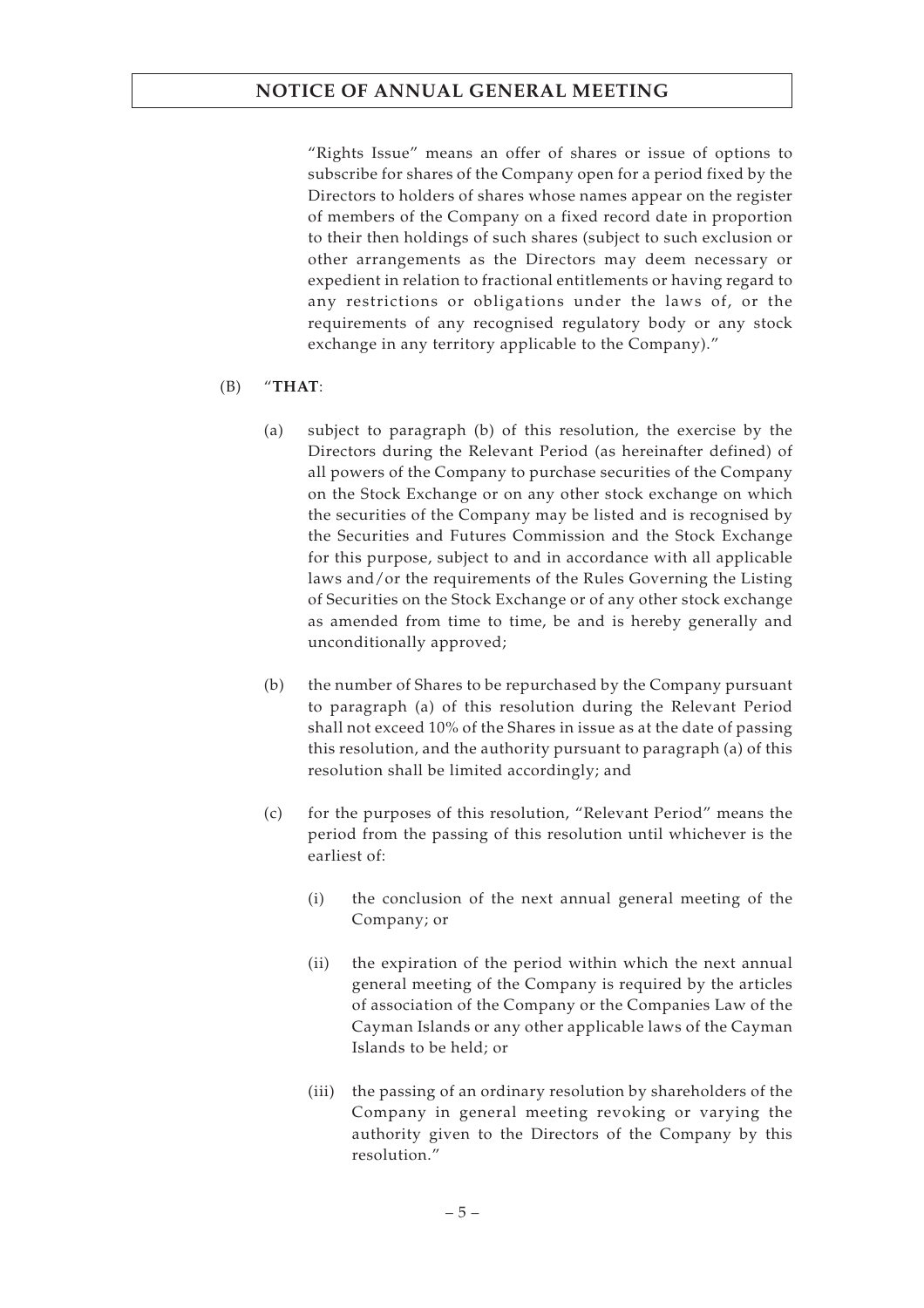(C) "**THAT** conditional upon resolutions no. 5(A) and 5(B) as set out in the notice convening this meeting being passed, the general mandate granted to the Directors and for the time being in force to exercise the powers of the Company to allot, issue and deal with unissued shares pursuant to Resolution No. 5(A) as set out in the notice convening this meeting be and is hereby extended by the addition to the number of Shares which may be allotted or agreed conditionally or unconditionally to be allotted by the Directors pursuant to such general mandate of a number representing the aggregate number of Shares of the Company repurchased by the Company under the authority granted pursuant to resolution No. 5(B) as set out in the notice convening this meeting, provided that such extended number of Shares shall not exceed 10% of the Shares in issue as at the date of passing this resolution."

### By Order of the Board **Tongda Hong Tai Holdings Limited WANG YA NAN** *Chairman*

### Hong Kong, 6th April, 2022

*Notes:*

- 1. A member entitled to attend and vote at the annual general meeting convened by the above notice is entitled to appoint one or more proxy to attend and subject to the provisions of the articles of association of the Company, to vote on his behalf. A proxy need not be a member of the Company.
- 2. To be valid, the instrument appointing a proxy together with the power of attorney or other authority (if any) under which it is signed or a notarially certified copy thereof, must be deposited at the Company's branch share registrar in Hong Kong, Union Registrars Limited, at Suites 3301-04, 33/F., Two Chinachem Exchange Square, 338 King's Road, North Point, Hong Kong not later than 48 hours before the time appointed for holding the annual general meeting (i.e. 10:00 a.m. on Monday, 9th May, 2022 (Hong Kong Time)) or any adjournment thereof.
- 3. The register of members of the Company will be closed from Thursday, 5th May, 2022 to Wednesday, 11th May, 2022, both days inclusive, during which period no transfer of shares will be effected. In order to qualify to attend and vote at the annual general meeting, all transfers of shares accompanied by the relevant share certificates must be lodged with the Company's Hong Kong branch share registrar, Union Registrars Limited, at Suites 3301-04, 33/F., Two Chinachem Exchange Square, 338 King's Road, North Point, Hong Kong for registration no later than 4:00 p.m. on Wednesday, 4th May, 2022.
- 4. An explanatory statement regarding resolution Nos. 5(A), 5(B) and 5(C) above containing the information necessary to enable shareholders to make an informed decision as to whether to vote for or against the resolutions will be set out in the relevant sections of the circular dated 6th April, 2022.
- 5. Under the Company's articles of association, Mr. Wang Ya Nan, Ms. Leung Pik Kwan and Mr. Sun Wai Hong will retire from their office of Directors upon conclusion of the annual general meeting and being eligible offer themselves for re-election.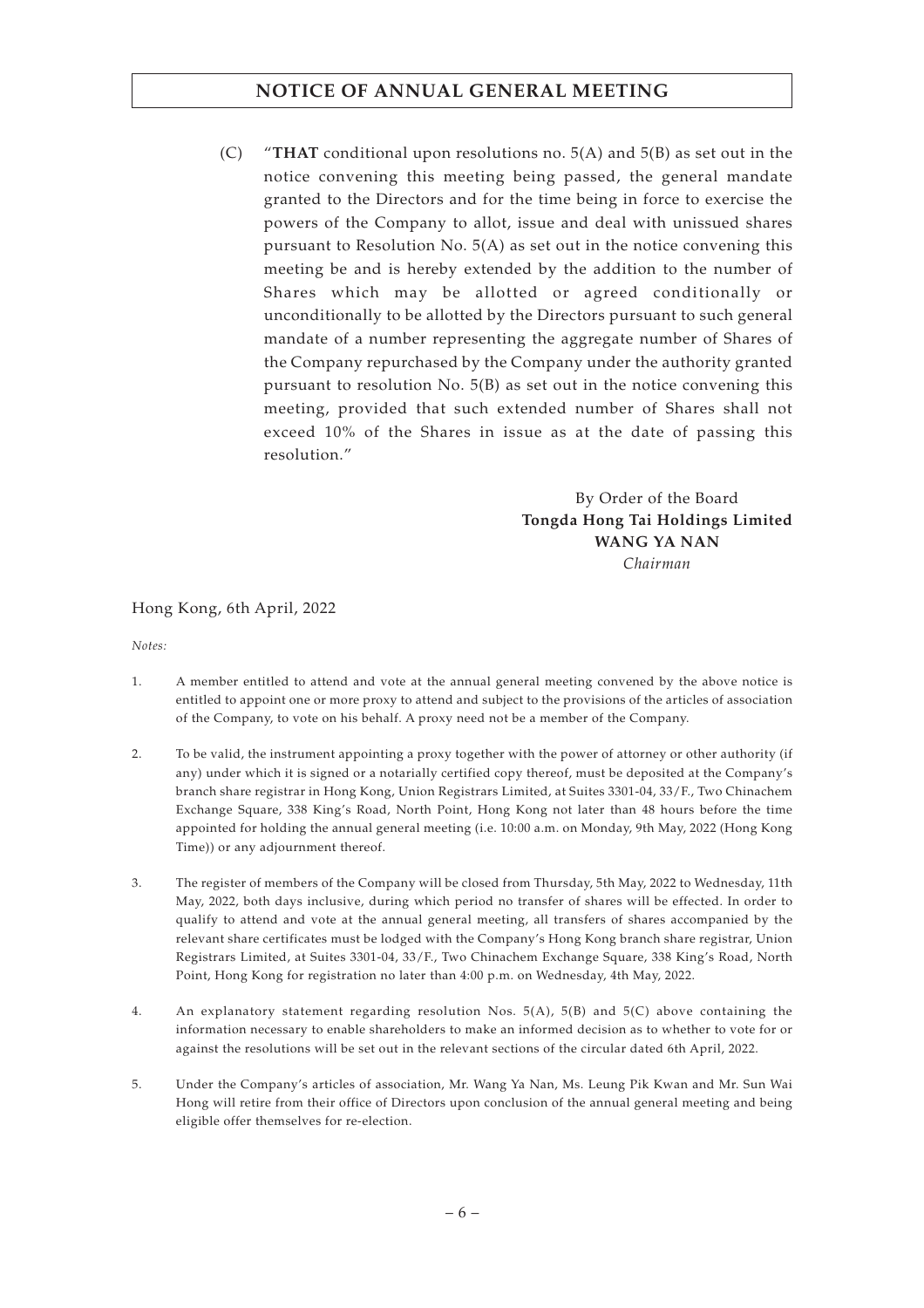- 6. If Typhoon Signal No. 8 or above, or a "black" rainstorm warning or extreme conditions caused by super typhoons is in effect in Hong Kong any time after 6:00 a.m. on the date of the annual general meeting, the meeting will be postponed. The Company will post an announcement on the website of Company at www.tongdahongtai.com and on the HKExnews website of the Stock Exchange at www.hkexnews.hk to notify Shareholders of the date, time and place of the rescheduled meeting.
- 7. Due to the constantly evolving COVID-19 pandemic situation, the Company may be required to change the Annual General Meeting arrangements at short notice. Shareholders should check the websites of the Company and the Stock Exchange for future announcement(s) and updates on the Annual General Meeting arrangements.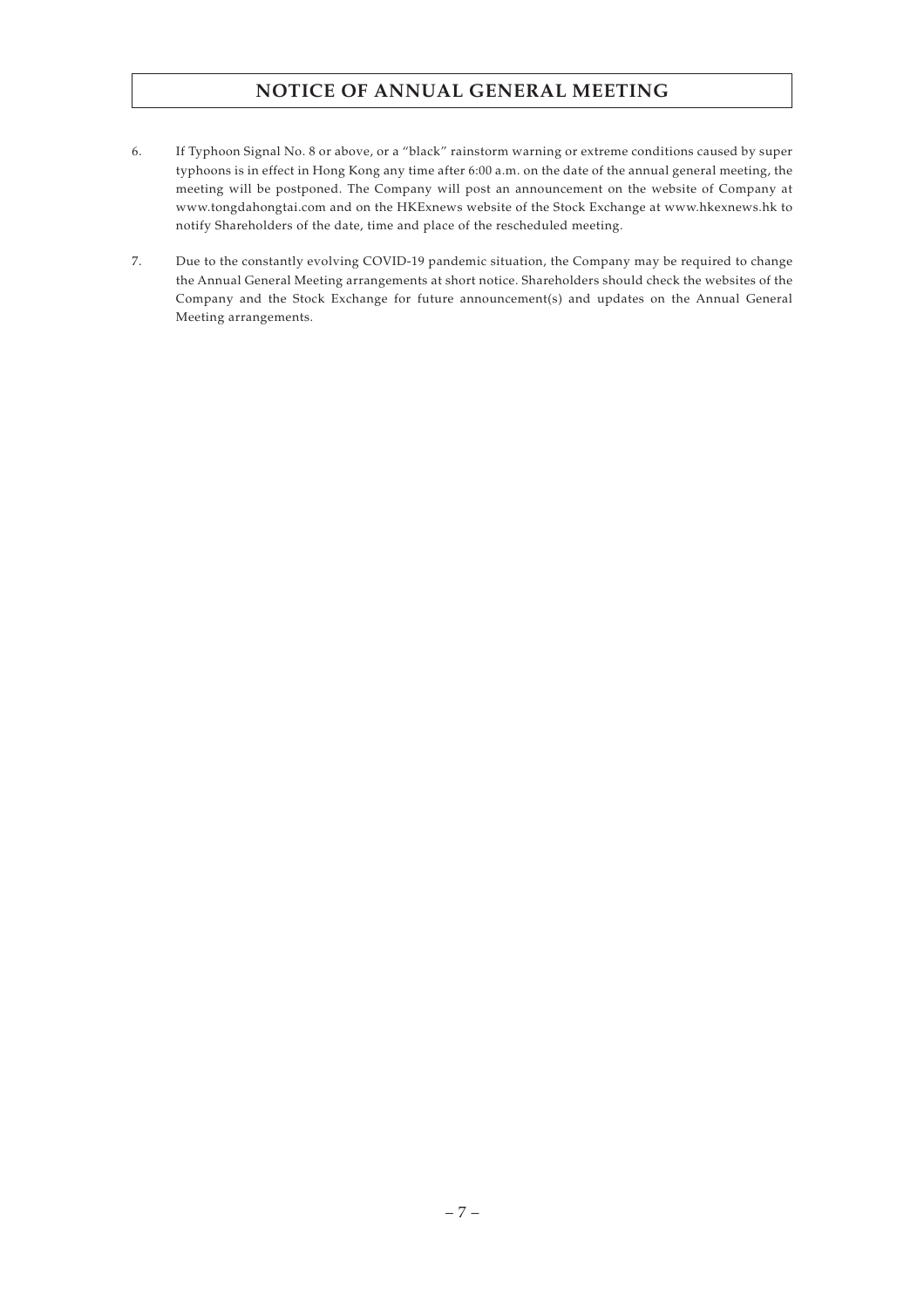

# **TONGDA HONG TAI HOLDINGS LIMITED 通達宏泰控股有限公司**

*(Incorporated in the Cayman Islands with limited liability)* **(Stock Code: 2363)**

*Executive Directors:* Mr. Wong Ming Li *(Chief Executive Officer)* Mr. Wong Ah Yu Mr. Wang Ming Zhi

*Non-executive Director:* Mr. Wang Ya Nan *(Chairman)*

*Independent non-executive Directors:* Ms. Leung Pik Kwan Mr. Sun Wai Hong Mr. Wu Kin San Alfred

*Registered office:* Cricket Square Hutchins Drive PO Box 2681 Grand Cayman KY1-1111 Cayman Islands

*Principal place of business in Hong Kong:* Room 1203 12th Floor Shui On Centre 6-8 Harbour Road Wanchai Hong Kong

6th April, 2022

*To the Shareholders*

Dear Sir or Madam,

# **NOTICE OF ANNUAL GENERAL MEETING; PROPOSED GRANT OF GENERAL MANDATES TO REPURCHASE BY THE COMPANY OF ITS OWN SHARES AND ALLOT AND ISSUE NEW SHARES; PROPOSED RE-ELECTION OF DIRECTORS; AND CLOSURE OF REGISTER OF MEMBERS**

### **INTRODUCTION**

The purpose of this circular is to give you information regarding the ordinary resolutions to repurchase Shares, to allot and issue new Shares, the re-election of Directors, and to seek your approval of the resolutions in relation thereto to be proposed at the Annual General Meeting.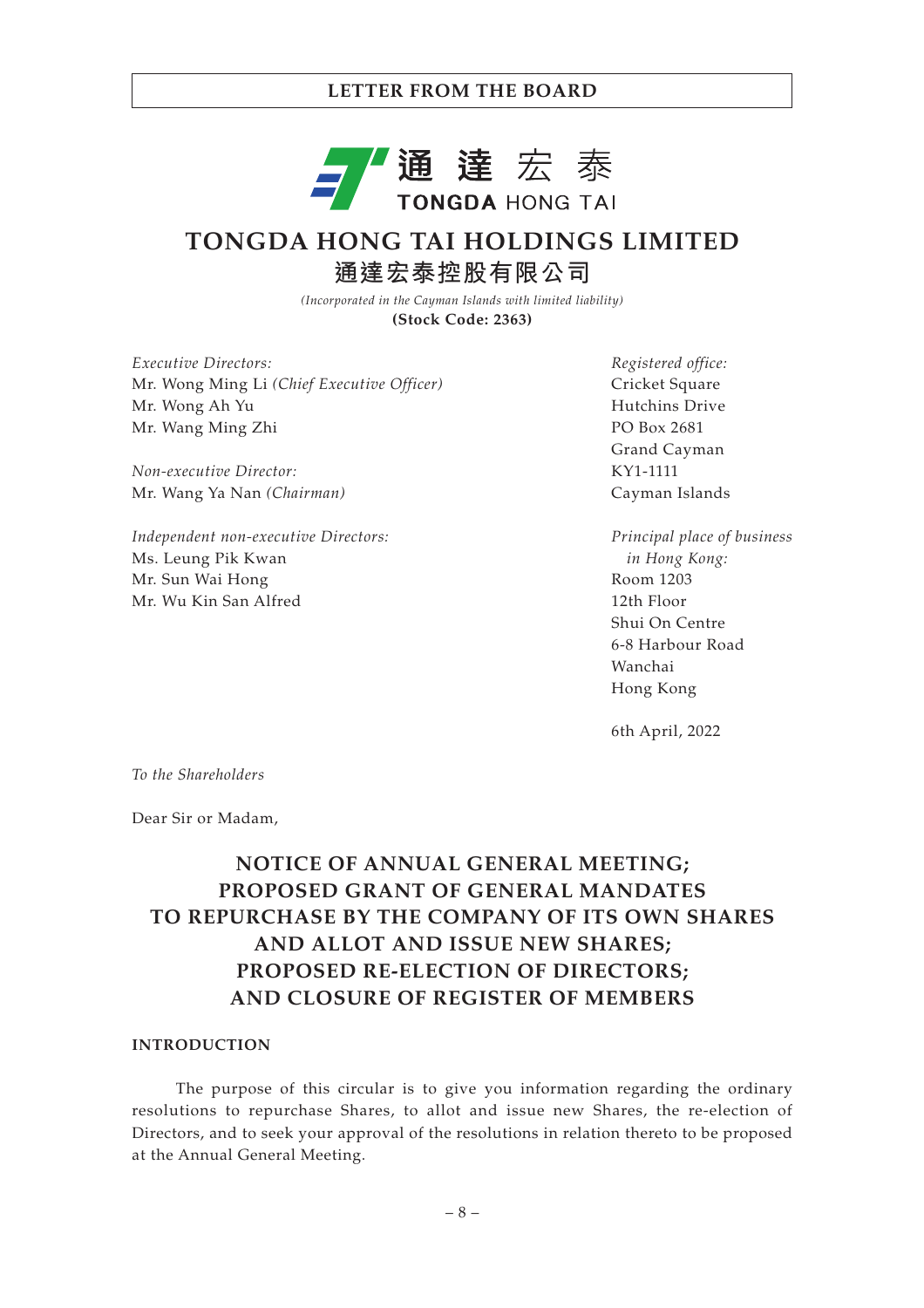Three respective ordinary resolutions will be proposed at the Annual General Meeting to enable the Directors to exercise the powers of the Company (i) to make repurchases on the Stock Exchange of the Company's fully paid up Shares representing up to a maximum of 10% of the existing issued share capital of the Company (ii) to allot and issue new Shares up to 20% of the issued share capital of the Company, and (iii) to increase the number of Shares which the Directors may issue under the general mandate by the number of Shares repurchased under the Repurchase Mandate. Three ordinary resolutions will also be proposed at the Annual General Meeting to re-elect the retired Directors.

Under the Listing Rules, the Company is required to provide you with information reasonably necessary to enable you to make an informed decision as to whether to vote for or against the resolutions to be proposed at the Annual General Meeting. This circular is prepared for such purpose.

### **EXPLANATORY STATEMENT ON REPURCHASE MANDATE**

The explanatory statement as required under the Listing Rules to provide the requisite information to you for consideration of the proposed grant of the Repurchase Mandate is set out below:

### **LISTING RULES RELATING TO THE REPURCHASE OF SHARES**

The Listing Rules permit companies whose primary listing is on the Stock Exchange to repurchase their shares on the Stock Exchange subject to certain restrictions, the most important of which are summarised below. The Company is empowered by its memorandum of association and Articles, the Companies Ordinance and the Companies Law to repurchase its own Shares.

### **(a) Shareholders' approval**

The Listing Rules provide that all on-market share repurchases by a company with its primary listing on the Stock Exchange must be approved in advance by an ordinary resolution, either by way of a general mandate or by specific approval with reference to a specific transaction.

### **(b) Source of funds**

Repurchases must be funded out of funds which are legally available for the purpose in accordance with the Company's memorandum of association, the Articles, the Companies Ordinance and the Companies Law. Any repurchases by the Company may only be made out of the profits of the Company or out of the proceeds of a fresh issue of shares made for the purpose of the repurchase or, if authorised by the Articles and subject to the Companies Ordinance, out of capital and, in the case of any premium payable on the repurchase, out of the profits of the Company or out of the share premium account of the Company, if authorised by the Articles and subject to the Companies Ordinance.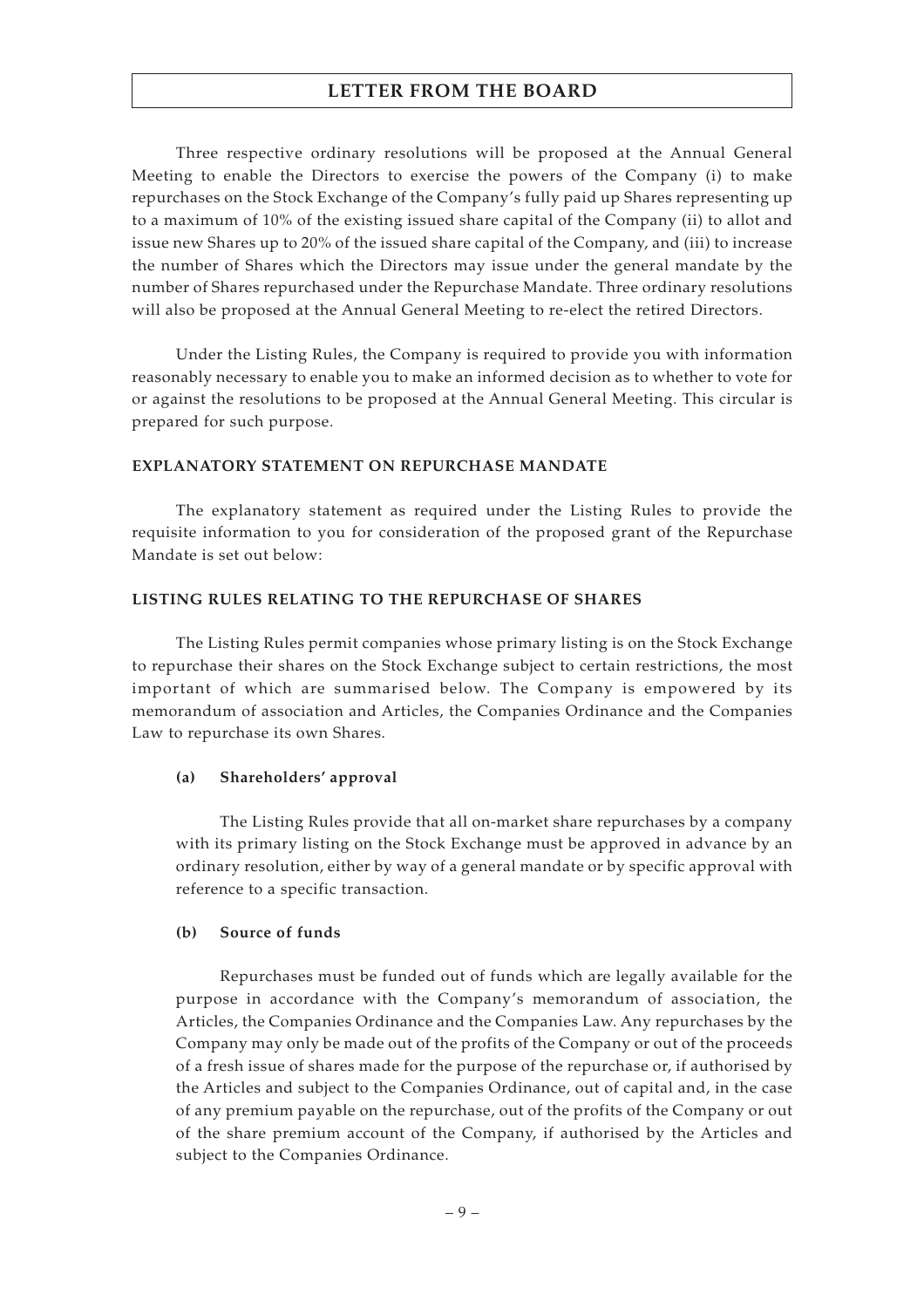### **(c) Maximum number of Shares to be repurchased and subsequent issues**

A maximum of 10% of the Shares in issue at the date of passing the relevant resolution at the Annual General Meeting may be repurchased by the Company on the Stock Exchange.

### **GENERAL MANDATES TO BE GRANTED TO DIRECTORS TO MAKE ON-MARKET REPURCHASES OF SHARES AND TO ALLOT AND ISSUE NEW SHARES**

Pursuant to the ordinary resolutions passed by the then Shareholders at the annual general meeting of the Company held on 25th May 2021, a general mandate was granted to the Directors to allot, issue and deal with Shares and a general mandate was granted to the Directors to repurchase Shares. All the general mandates previously granted will lapse at the conclusion of the Annual General Meeting. To facilitate future allotment and issue of Shares by the Directors on behalf of the Company, the Directors will seek the approval of the Shareholders for the grant of the general mandate and the Repurchase Mandate as provided under resolutions 5(A) to 5(C) in the notice of the Annual General Meeting.

Ordinary resolution 5(A) contained in the notice of the Annual General Meeting relates to the granting of a general mandate to the Directors to allot and issue new Shares up to a maximum of 20% of the number of Shares in issue at the date of passing of the resolution. The authority conferred on the Directors by this mandate will continue in force until the conclusion of the next annual general meeting of the Company, or any earlier date as referred to in paragraph (d) of the ordinary resolution 5(A). In addition, subject to the approval by the Shareholders of the ordinary resolution 5(C) contained in the notice of the Annual General Meeting, the number of Shares repurchased by the Company under the Repurchase Mandate will also be added to the 20% general mandate as mentioned above. The Directors have no immediate plan to allot and issue any new Shares other than such Shares which may fall to be issued upon the exercise of any options granted under the Share Option Scheme.

Ordinary resolution 5(B) contained in the notice of the Annual General Meeting relates to the granting of the Repurchase Mandate to the Directors to repurchase, on the Stock Exchange, Shares of the Company up to a maximum of 10% of the number of Shares in issue as at the date of the passing of the resolution. The authority conferred on the Directors by this mandate will continue in force until the conclusion of the next annual general meeting of the Company, or any earlier date as referred to in paragraph (c) of ordinary resolution 5(B).

Ordinary resolution 5(C) contained in the notice of the Annual General Meeting relates to the extension of the general mandate to be granted to the Directors to allot and issue new Shares during the relevant period by adding to it the number of Shares (if any) repurchased under the Repurchase Mandate. The authority conferred on the Directors by this mandate will continue in force until the conclusion of the next annual general meeting of the Company, or any earlier date as referred to in paragraph (d) of ordinary resolution 5(A).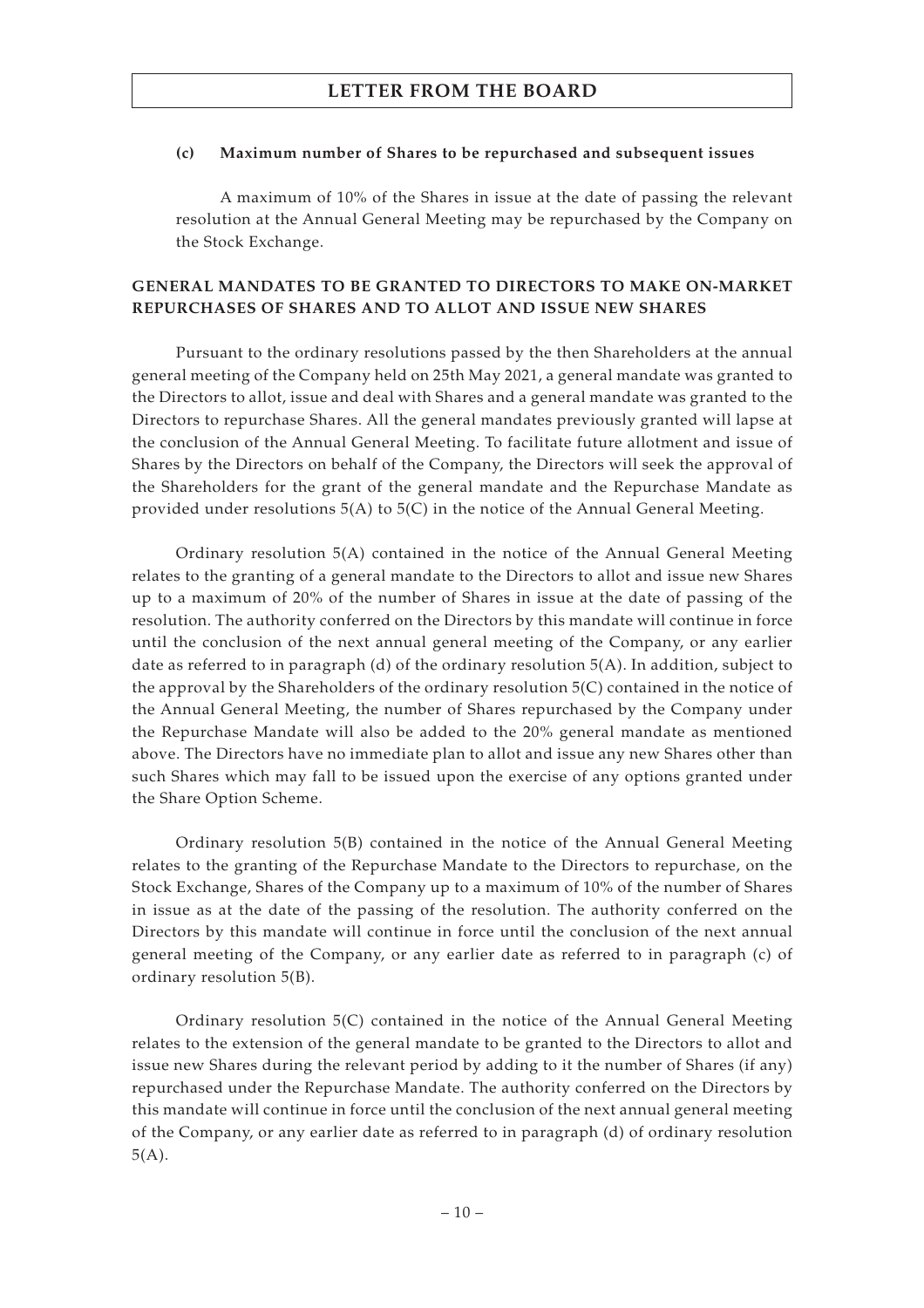#### **REASONS FOR SHARE REPURCHASES**

Although the Directors have no present intention of repurchasing any Shares, they believe that the flexibility afforded by the Repurchase Mandate would be in the best interests of the Company and its Shareholders. At any time in the future when Shares are trading at a discount to their underlying value, the ability of the Company to repurchase Shares will be beneficial to those Shareholders who retain their investment in the Company since their attributable percentage interest in the Shares of the Company would increase in proportion to the number of Shares repurchased by the Company. The Shares repurchased by the Company under the Repurchase Mandate shall be cancelled automatically. The Directors will only make such repurchases in circumstances where they consider to be beneficial to the Company and its Shareholders.

### **SHARE CAPITAL**

As at the Latest Practicable Date, the issued share capital of the Company comprised 680,746,914 Shares.

Subject to the passing of ordinary resolution 5(B), the Company would be allowed under the Repurchase Mandate to repurchase a maximum of 68,074,691 Shares, i.e. 10% of the total issued Shares as at the date of passing of the resolution, on the basis that no Shares would be issued or repurchased prior to the date of the Annual General Meeting.

Subject to the passing of ordinary resolution 5(A), the Company would be allowed under the mandate to issue a maximum of 136,149,382 Shares, i.e. 20% of the total issued Shares as at the date of passing of the resolution, on the basis that no Shares would be issued or repurchased prior to the date of the Annual General Meeting.

#### **FUNDING OF REPURCHASES**

The Directors propose that repurchases of Shares under the Repurchase Mandate in these circumstances would be financed from the Company's internal resources or working capital facilities.

In repurchasing Shares, the Company may only apply funds legally available for such purpose in accordance with the memorandum of association of the Company, Articles and the applicable laws of the Cayman Islands.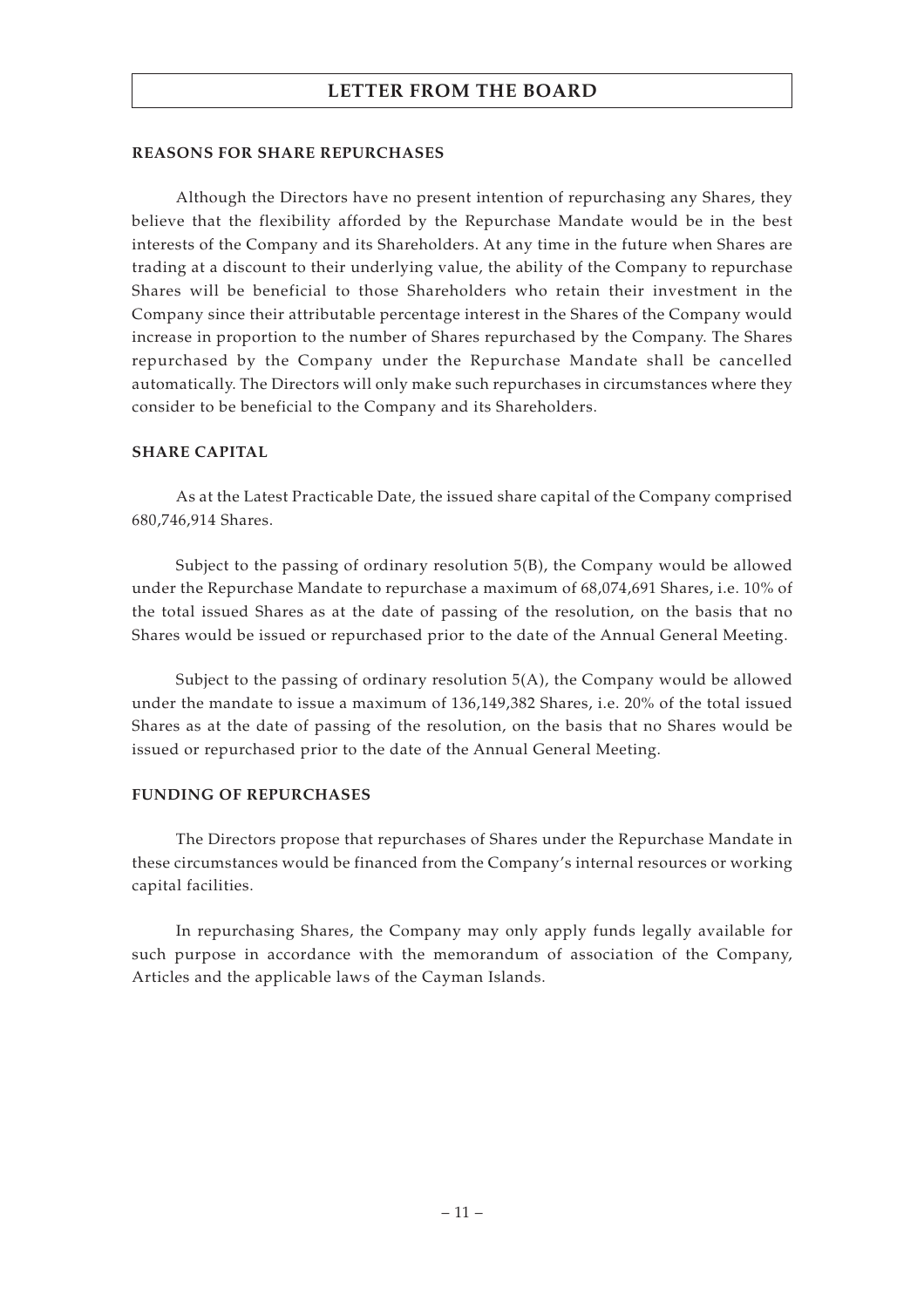Taking into account the current working capital position of the Company, there may be a material adverse impact on the working capital or gearing position of the Company in the event that the Repurchase Mandate is to be carried out in full at any time during the proposed repurchase period. However, the Directors do not propose to exercise the Repurchase Mandate to such extent that would have a material adverse impact on the working capital requirements of the Company or the gearing levels which in the opinion of the Directors are from time to time appropriate for the Company.

#### **SHARE PRICES**

The highest and lowest prices at which Shares have been traded on the Stock Exchange during each of the previous twelve months and up to the Latest Practicable Date were as follows:

|                              | Highest | Lowest |
|------------------------------|---------|--------|
|                              | HK\$    | HK\$   |
| 2021                         |         |        |
| March                        | 0.293   | 0.284  |
| April                        | 0.305   | 0.256  |
| May                          | 0.276   | 0.248  |
| June                         | 0.260   | 0.211  |
| July                         | 0.260   | 0.197  |
| August                       | 0.202   | 0.171  |
| September                    | 0.223   | 0.161  |
| October                      | 0.176   | 0.158  |
| November                     | 0.163   | 0.138  |
| December                     | 0.159   | 0.139  |
| 2022                         |         |        |
| January                      | 0.169   | 0.143  |
| February                     | 0.159   | 0.123  |
| March (up to and including   |         |        |
| the Latest Practicable Date) | 0.131   | 0.106  |

#### **DISCLOSURE OF INTERESTS**

The Directors have undertaken to the Stock Exchange to exercise the power of the Company to make repurchases under the Repurchase Mandate in accordance with the Listing Rules and the applicable laws of the Cayman Islands.

If as a result of a share repurchase, a Shareholder's proportionate interest in the voting rights of the Company increases, such increase will be treated as an acquisition for the purposes of the Takeovers Code and if such increase results in a change of control, may in certain circumstances give rise to an obligation to make a mandatory offer for Shares under Rule 26 of the Takeovers Code.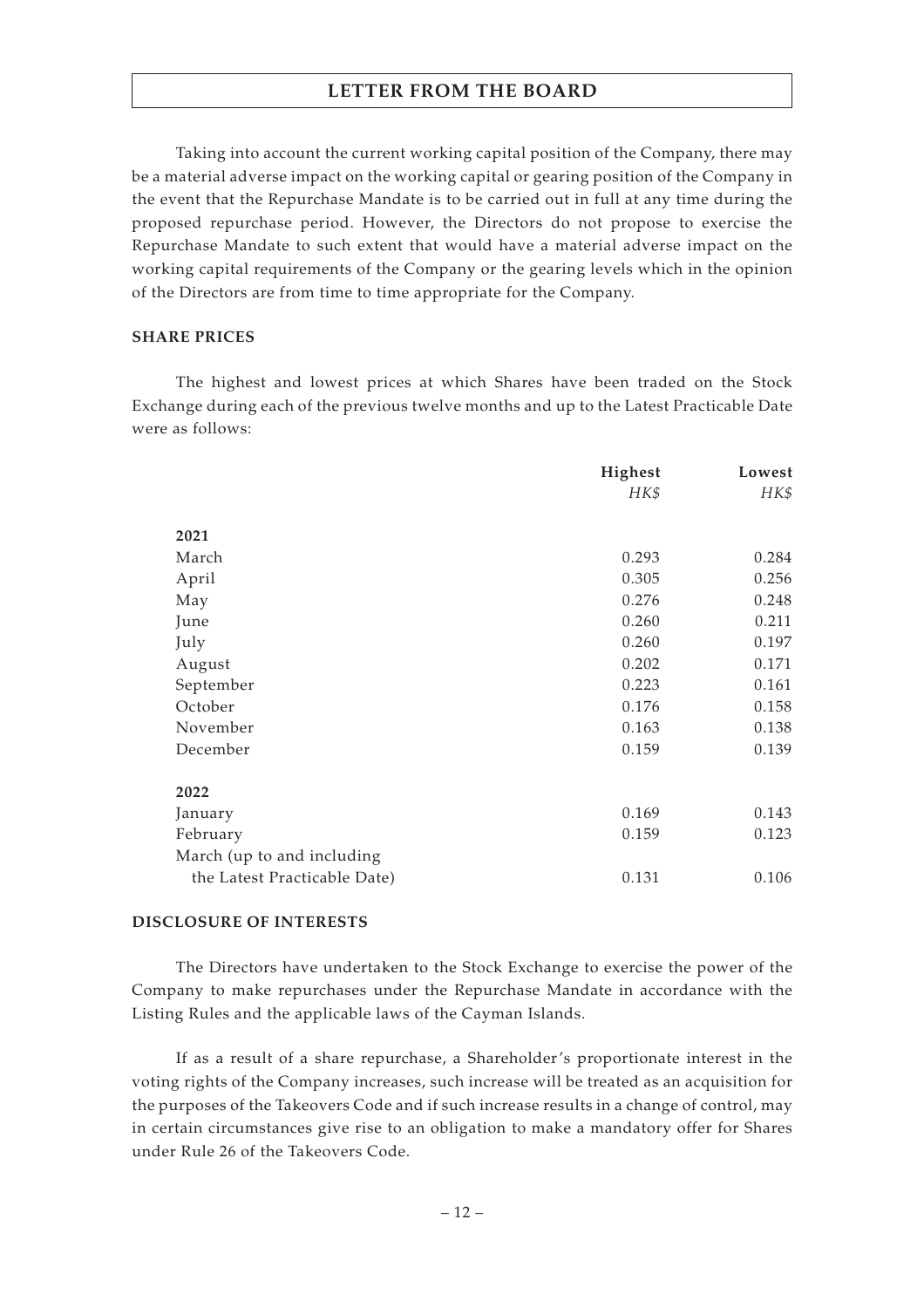As at the Latest Practicable Date, and on the date assuming that the Repurchase Mandate had been exercised in full, Landmark Worldwide Holdings Limited, Wang Ya Nan, Wang Ya Hua, Wong Ah Yeung, and Wong Ah Yu (collectively, the "Parties") are as follows:

| Name                                   | <b>Notes</b> | Number of<br><b>Shares</b> | Current<br>percentage of<br>total number<br>of Shares | Percentage of<br>total number of<br><b>Shares</b> (assuming<br>the Repurchase<br>Mandate is<br>exercised in full) |
|----------------------------------------|--------------|----------------------------|-------------------------------------------------------|-------------------------------------------------------------------------------------------------------------------|
| Landmark Worldwide<br>Holdings Limited | 1            | 346,863,814                | 50.96%                                                | 56.61%                                                                                                            |
| Wang Ya Nan                            | 2            | 28,959,000<br>22,200,000   | 4.25%<br>3.26%                                        | 4.73%<br>$3.62\%$                                                                                                 |
| Wang Ya Hua                            |              | 6,841,000                  | $1.00\%$                                              | 1.12%                                                                                                             |
| Wong Ah Yeung                          |              | 8,947,500                  | 1.32%                                                 | $1.46\%$                                                                                                          |
| Wong Ah Yu                             |              | 7,233,000                  | $1.06\%$                                              | 1.18%                                                                                                             |
|                                        |              |                            |                                                       |                                                                                                                   |

*Notes:*

1. The entire issued share capital of Landmark Worldwide Holdings Limited is held and beneficially owned as to 25% by each of Messrs Wang Ya Nan, Wang Ya Hua, Wong Ah Yeung and Wong Ah Yu.

2. The entire issued share capital of E-Growth Resources Limited is held and beneficially owned as to 100% by Mr. Wang Ya Nan. Under the SFO, Mr. Wang Ya Nan is deemed to be interested in 22,200,000 Shares held by E-Growth Resources Limited.

On the basis of the current shareholding held by the Parties, if the Repurchase Mandate is exercised in full (and assuming that the issued share capital of the Company remains unchanged up to the date of the forthcoming Annual General Meeting), the Directors are currently not aware of any consequences which will arise under the Takeovers Code as a result of any repurchase made under the Repurchase Mandate.

The Directors do not propose or intend to repurchase Shares which could result in less than the prescribed minimum percentage of Shares held in public hands (i.e. 25%). The Stock Exchange has stated that if less than 25% of the total number of Shares in issue are held in the public hands, or if the Stock Exchange believes that a false market exists or may exist in the trading of the Shares or that there are insufficient Shares held in the public hands to maintain an orderly market, it will consider exercising its discretion to suspend the dealing in the Shares.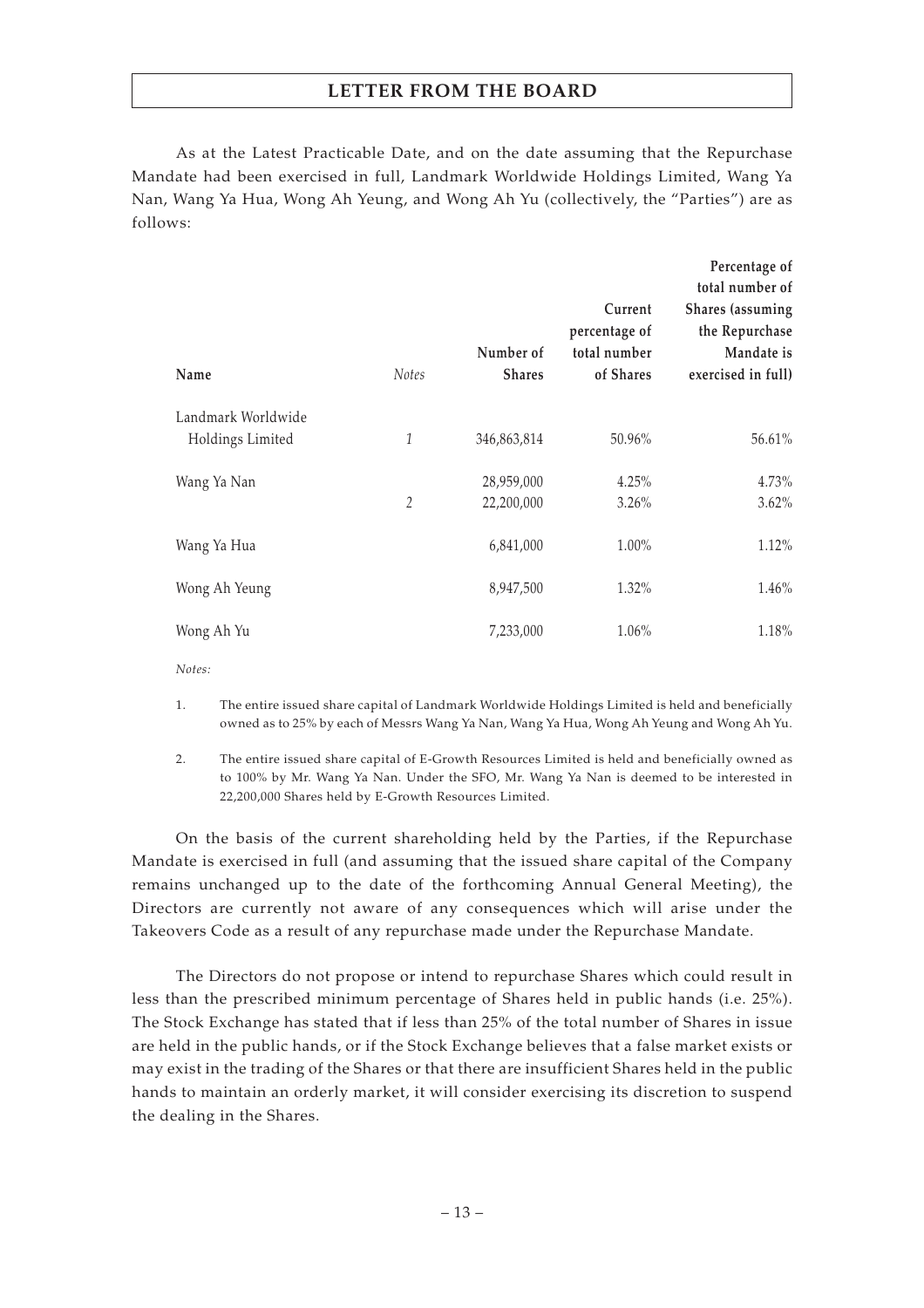None of the Directors, to the best of their knowledge having made all reasonable enquiries, or any of their respective close associates, presently intends to sell Shares to the Company in the event that the Repurchase Mandate is approved by the Shareholders.

The Company has not been notified by any connected persons of the Company that they have a present intention to sell any Shares, nor they have undertaken not to sell any Shares held by them to the Company in the event that the Repurchase Mandate is approved by the Shareholders.

#### **SHARE REPURCHASES MADE BY THE COMPANY**

The Company had not repurchased any of the Shares during the previous six months immediately preceding the Latest Practicable Date.

### **ACTIONS TO BE TAKEN**

A form of proxy for use at the Annual General Meeting is enclosed with this circular. To be valid, the instrument appointing a proxy together with the power of attorney or other authority (if any) under which it is signed or a notarially certified copy thereof, must be deposited at the Company's branch share registrar in Hong Kong, Union Registrars Limited, at Suites 3301-04, 33/F., Two Chinachem Exchange Square, 338 King's Road, North Point, Hong Kong not less than 48 hours before the time appointed for holding the Annual General Meeting (i.e. 10:00 a.m. on Monday, 9th May, 2022 (Hong Kong Time)) or any adjournment thereof. Completion and delivery of the form of proxy will not prevent you from attending and voting in person at the Annual General Meeting.

### **RE-ELECTION OF DIRECTORS**

The following are details of the Directors who will retire and, being eligible, offer themselves for re-election at the Annual General Meeting.

### **(1) Mr. WANG Ya Nan**

### *Position and Experience*

Mr. Wang Ya Nan (王亞南), aged 64, is a non-executive Director, the chairman of the Board and the chairman of the nomination committee of the Company. He is responsible for overall strategic directions of the Group. He is currently an executive director, the chairman and chief executive officer of Tongda. Mr. Wang Ya Nan has joined Tongda since December 1988 and has been an executive director of Tongda since September 2000, and he is mainly responsible for the overall strategic planning and business development of Tongda. He was appointed as a non-executive Director of the Group on 19 April 2016. He has over 35 years' experience in the electronics and electrical industry. He graduated with an Executive Master of Business Administration degree from Xiamen University in December 2012 and serves as a member of the Standing Committee of the Chinese People's Political Consultative Conference.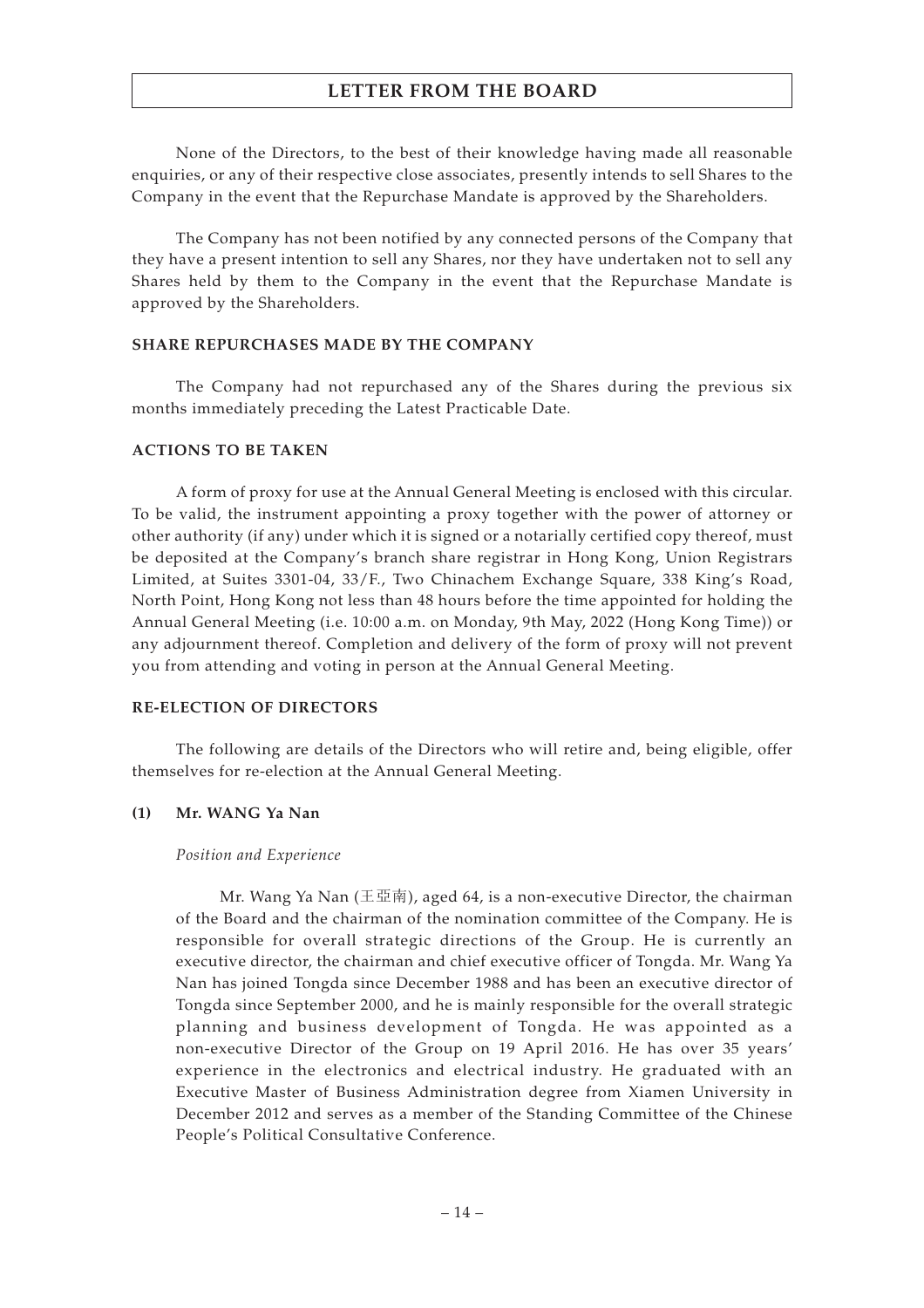#### *Length of service*

Mr. Wang has entered into a letter of appointment with the Company for a term of three years commencing from the Listing Date unless terminated by either party with one month's written notice, and he is subject to retirement by rotation and re-election at least once every three years at the annual general meeting of the Company in accordance with the provision of the Articles of Association.

#### *Relationships*

He is a brother of Mr. Wong Ah Yu, an executive Director and uncle of Mr. Wong Ming Li, an executive Director and brother of Mr. Wong Ah Yeung and Mr. Wang Ya Hua, each of which a substantial shareholder.

#### *Interests in Shares*

- (a) He was deemed to be interested in 346,863,814 Shares, representing approximately 50.96% of the issued share capital of the Company, which were held by Landmark Worldwide Holdings Limited; he was deemed to be interested in 22,200,000 Shares, representing approximately 3.26% of the issued share capital of the Company, which were held by E-Growth Resources Limited:
- (b) He was directly interested in 28,959,000 Shares, representing approximately 4.25% of the issued share capital of the Company.

Save as disclosed above, Mr. Wang was not interested or deemed to be interested in any shares or underlying shares of the Company or its associated corporations pursuant to Part XV of the SFO.

#### *Director's emoluments*

Mr. Wang is not entitled to a director's fee of (which is covered by the letter of appointment), which is determined by the Board at the recommendation of the remuneration committee of the Board with reference to his experience, responsibilities, workload, time devoted to the Group and performance of the Group. He is also entitled to receive a discretionary management bonus of an amount to be recommended by the Remuneration Committee of the Company and determined by majority of the Board upon completion of every 12 months of service. Mr. Wang is also eligible to participate in the share option scheme of the Company.

### *Information that needs to be disclosed and matters that need to be brought to the attention of the Shareholders*

There is no information which is discloseable nor is/was Mr. Wang involved in any of the matters required to be disclosed pursuant to any of the requirements under Rule  $13.51(2)(h)$  to (v) of the Listing Rules and there are no other matters concerning Mr. Wang that need to be brought to the attention of the Shareholders.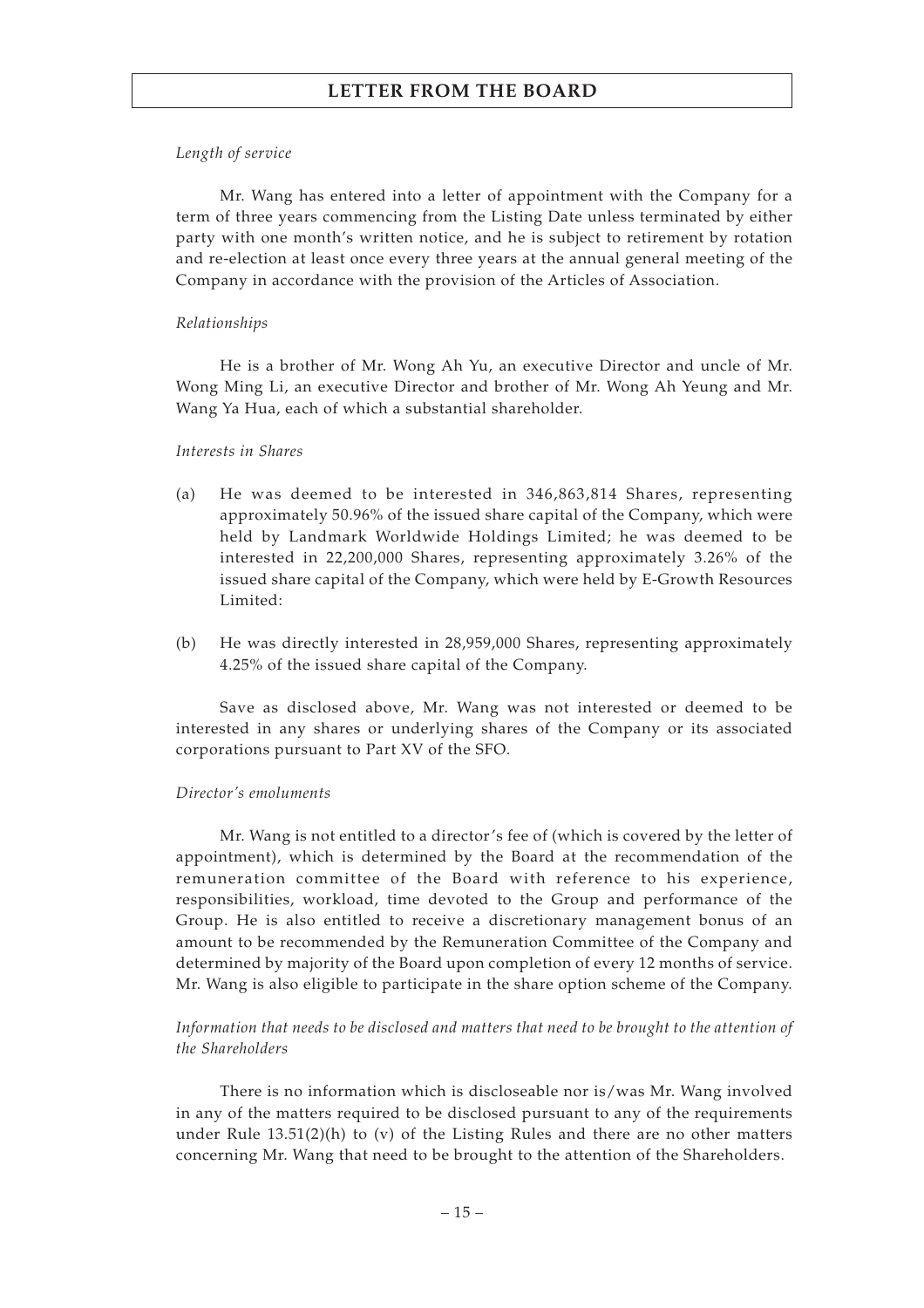### **(2) Ms. LEUNG Pik Kwan**

#### *Position and Experience*

Ms. Leung Pik Kwan (梁碧君), aged 43, was appointed as an independent non-executive Director on 8 February 2018. She is also the chairman of the audit committee (the "Audit Committee") and the remuneration committee (the "Remuneration Committee") of the Company and a member of the Nomination Committee. Ms. Leung is currently a certified public accountant practising as a sole proprietor and provides audit and assurance services. Ms. Leung obtained a bachelor's degree of Arts in Accountancy from the Hong Kong Polytechnic University in November 2001. Ms. Leung was admitted as a member of the HKICPA in January 2005 and a practicing member of the HKICPA since 2009.

Ms. Leung commenced her career with Deloitte Touche Tohmatsu from September 2001 to August 2006 as a staff accountant and she became a senior accountant before she left. She was a manager in KPMG from February 2007 to May 2008. During her employment with the international accounting firms, Ms. Leung was mainly involved in audit engagements of various manufacturing companies. From June 2008 to December 2010, she worked as financial controller in Kerson Technology Limited and was responsible to solve accounting issues and improve internal control. She has over 15 years of experience in accounting, auditing and financial management.

#### *Length of service*

Ms.Leung has entered into a letter of appointment with the Company for a term of three years commencing from the Listing Date unless terminated by either party with one month's written notice, and she is subject to retirement by rotation and re-election at least once every three years at the annual general meeting of the Company in accordance with the provision of the Articles of Association.

#### *Relationships*

Ms. Leung does not have any relationships with any Directors or senior management or substantial or controlling Shareholder.

### *Interests in Shares*

As at the Latest Practicable Date, Ms. Leung did not have any interests in the shares or underlying shares of the Company within the meaning of Part XV of the SFO.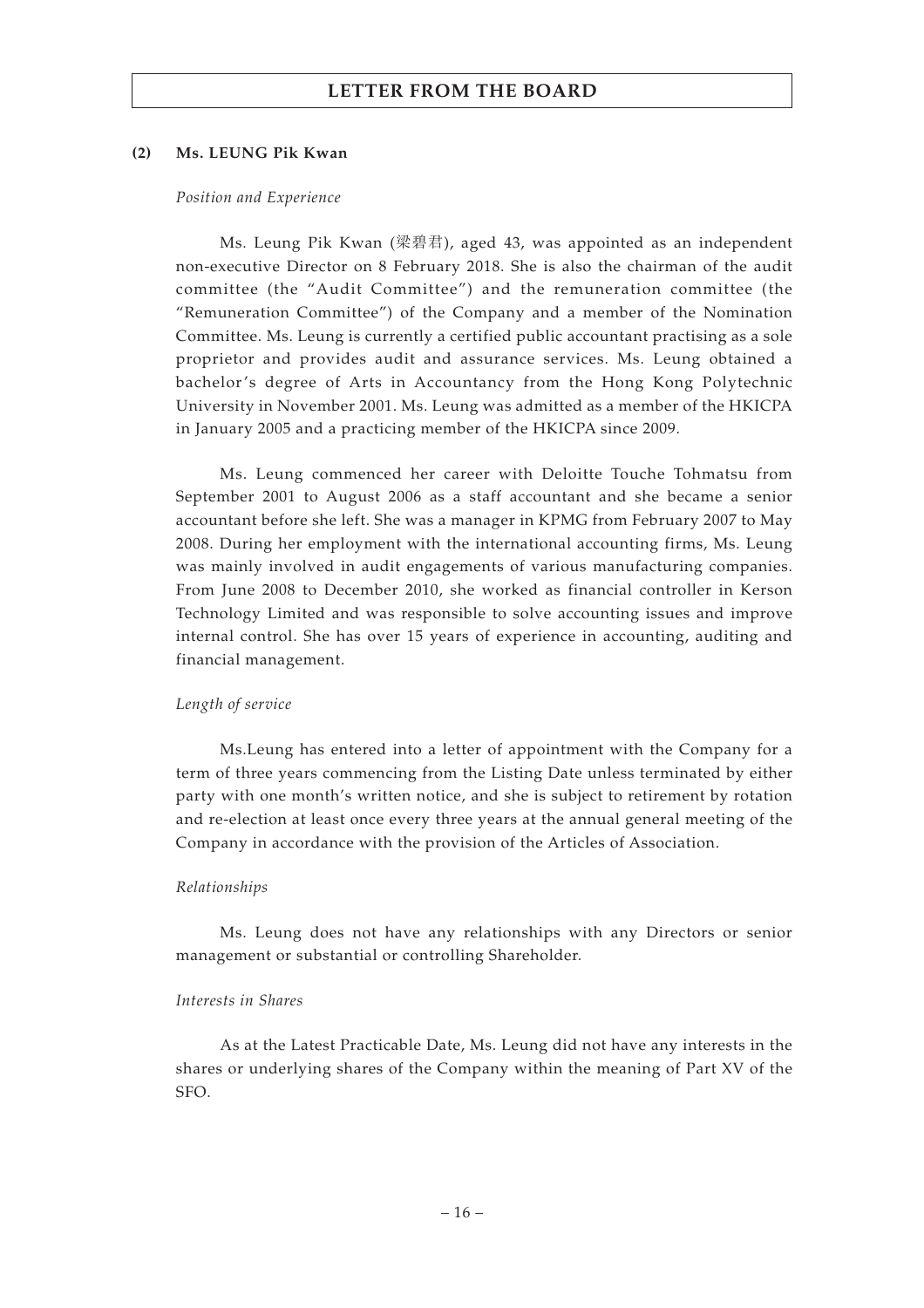#### *Director's emoluments*

Ms. Leung is entitled to a director's fee of HK\$10,000 per month (which is covered by the letter of appointment), which is determined by the Board at the recommendation of the remuneration committee of the Board with reference to his experience, responsibilities, workload, time devoted to the Group and performance of the Group. She is also entitled to receive a discretionary management bonus of an amount to be recommended by the remuneration committee of the Company and determined by majority of the Board upon completion of every 12 months of service. Ms. Leung is also eligible to participate in the share option scheme of the Company.

### *Information that needs to be disclosed and matters that need to be brought to the attention of the Shareholders*

There is no information which is discloseable nor is/was Ms. Leung involved in any of the matters required to be disclosed pursuant to any of the requirements under Rule 13.51(2)(h) to (v) of the Listing Rules and there are no other matters concerning Ms. Leung that need to be brought to the attention of the Shareholders.

#### **(3) Mr. SUN Wai Hong**

#### *Position and Experience*

Mr. Sun Wai Hong (孫偉康), aged 36, was appointed as an independent non-executive Director on 8 February 2018. He is also a member of each of the Audit Committee, the Nomination Committee and the Remuneration Committee. Mr. Sun obtained a bachelor's degree of Professional Accountancy from Chinese University of Hong Kong in December 2007. He was admitted as a member of the HKICPA in January 2011.

Mr. Sun was previously employed by Deloitte Touche Tohmatsu from September 2007 to January 2012 and became a senior associate in audit department before he left. He worked as financial analyst at Hutchison Telecommunications (Hong Kong) Limited from February 2012 to April 2013 and then joined the working holiday scheme in Australia from April 2013 to March 2014. He worked as business consultant at Whim Consultatory Limited, a business consulting company from April 2014 to November 2014. Mr. Sun is the co-founder and has been a director of eLabs Company Limited, one of the incubatees of Hong Kong Science and Technology Park, since April 2014 up to the present. He is responsible for its strategic planning, business development, sales and marketing planning, investor and finance management, and product design.

#### *Length of service*

Mr. Sun has entered into a letter of appointment with the Company for a term of three years commencing from the Listing Date unless terminated by either party with one month's written notice, and he is subject to retirement by rotation and re-election at least once every three years at the annual general meeting of the Company in accordance with the provision of the Articles of Association.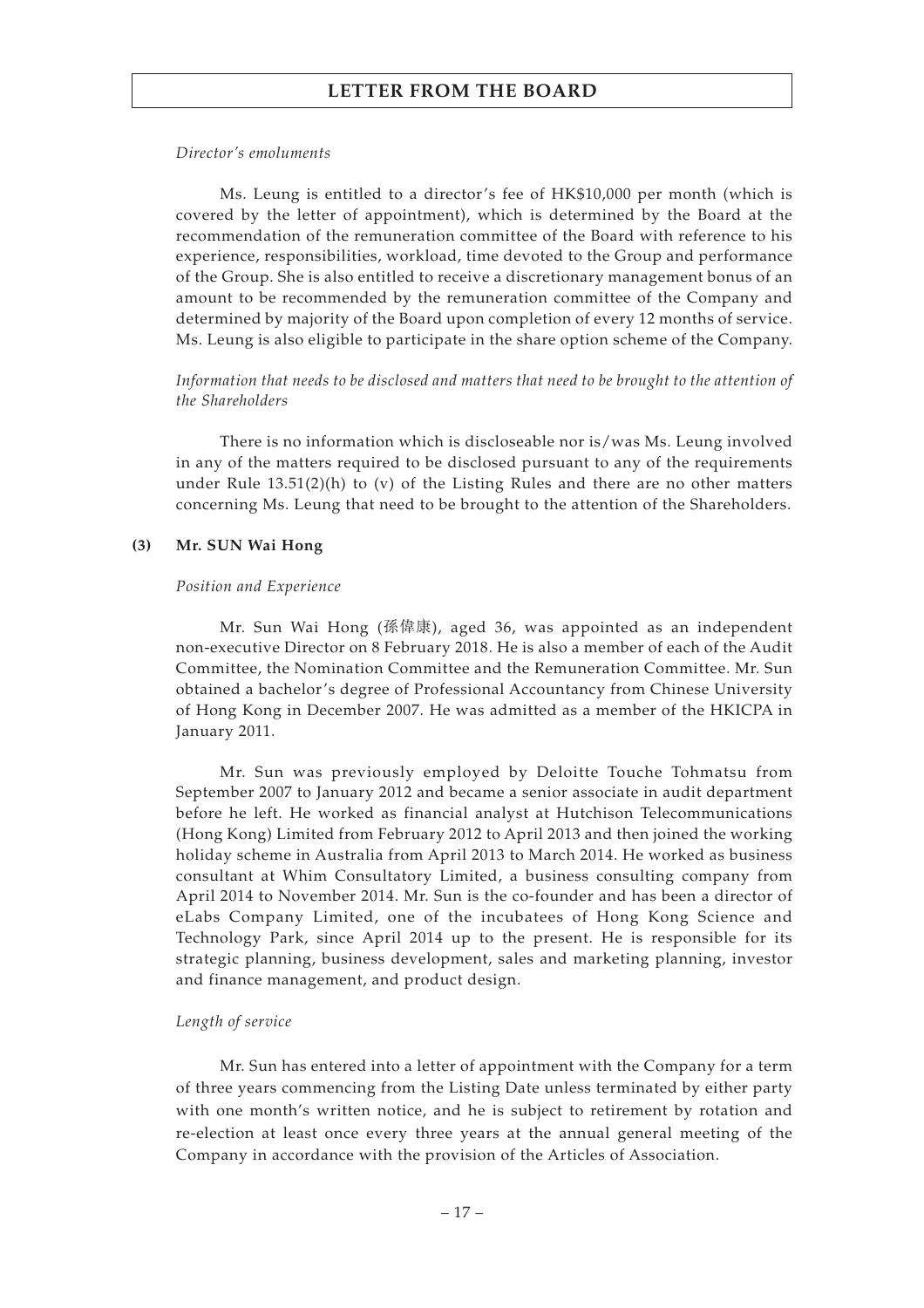#### *Relationships*

Mr. Sun does not have any relationships with any Directors or senior management or substantial or controlling Shareholder.

### *Interests in Shares*

As at Latest Practicable Date, Mr. Sun did not have any interest in the shares or underlying shares of the Company within the meaning of Part XV of the SFO.

#### *Director's emoluments*

Mr. Sun is entitled to a director's fee of HK\$10,000 per month (which is covered by the letter of appointment), which is determined by the Board at the recommendation of the remuneration committee of the Board with reference to his experience, responsibilities, workload, time devoted to the Group and performance of the Group. He is also entitled to receive a discretionary management bonus of an amount to be recommended by the Remuneration Committee of the Company and determined by majority of the Board upon completion of every 12 months of service. Mr. Sun is also eligible to participate in the Share Option Scheme of the Company.

*Information that needs to be disclosed and matters that need to be brought to the attention of the Shareholders*

There is no information which is discloseable nor is/was Mr. Sun involved in any of the matters required to be disclosed pursuant to any of the requirements under Rule  $13.51(2)(h)$  to (v) of the Listing Rules and there are no other matters concerning Mr. Sun that need to be brought to the attention of the Shareholders.

When identifying suitable candidates for directorship, the nomination committee of the Company carries out the selection process by making reference to the skills, experience, background, professional knowledge, personal integrity and time commitments of the proposed candidates, and also the Company's needs and other relevant statutory requirements and regulations required for the positions. All candidates must be able to meet the standards as set out in Rules 3.08 and 3.09 of the Listing Rules. A candidate who is to be appointed as an independent non-executive Director should also meet the independence criteria as set out in Rule 3.13 of the Listing Rules. Qualified candidates will then be recommended to the Board for approval.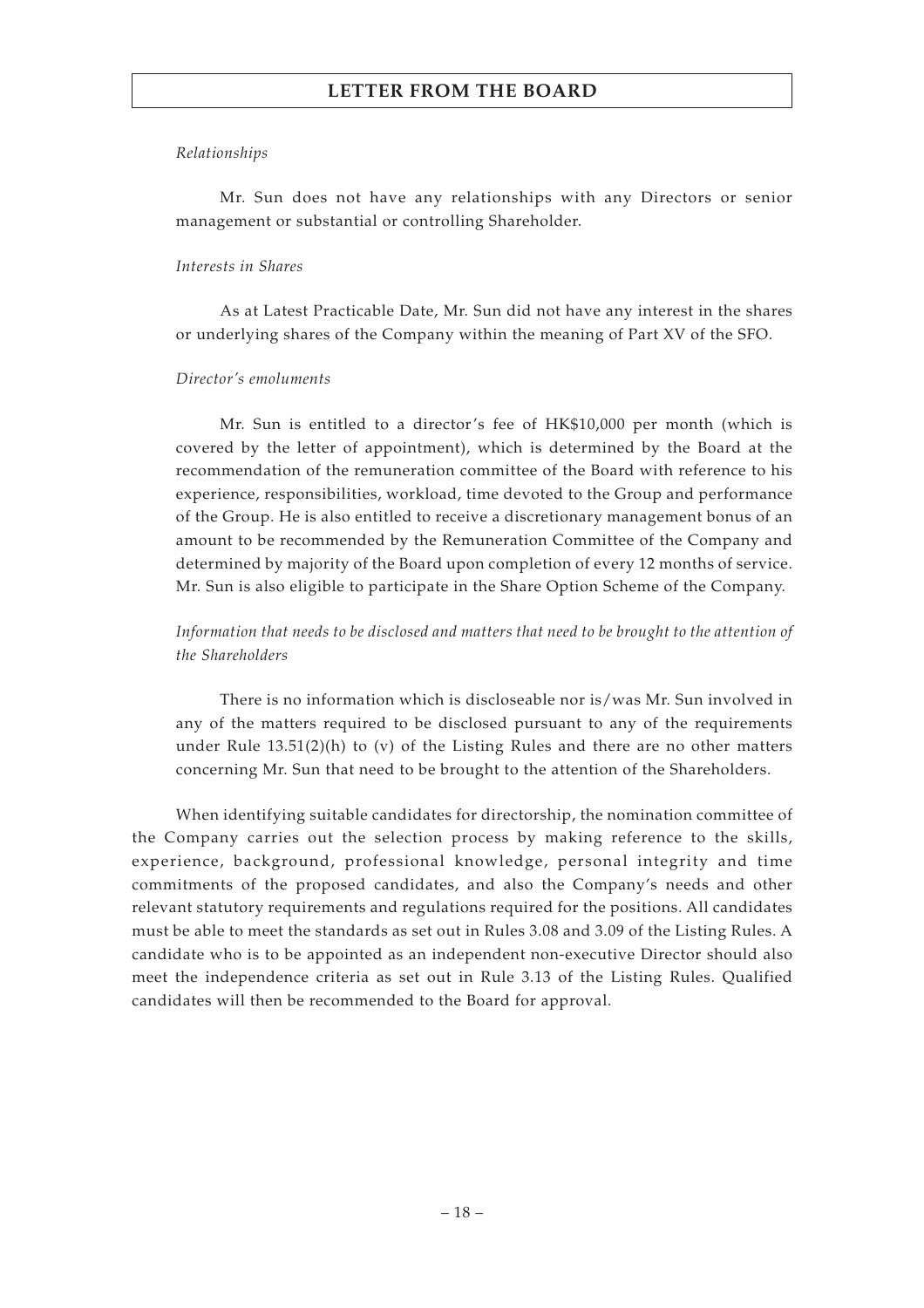In considering the re-election of Ms. Leung and Mr. Sun as independent non-executive Director, the Board, with the assistance and recommendation from the nomination committee of the Company, has reviewed the structure, size, composition and diversity of the Board from a number of aspects, including but not limited to gender, age, cultural and ethnic background, professional qualification, skills, knowledge and length of service. The Board considers that Ms. Leung and Mr. Sun possess rich experience in their industries and are able to provide valuable advices in areas of accounting, finance, legal and/or business to the Company, thus contributing to better corporate governance of the Company. The Board is also of the view that during the tenure of Ms. Leung and Mr. Sun as independent non-executive Director, they have made positive contributions to the Company's strategy, policies and performance with their independent advice, comments, judgment from the perspective of their background coupled with their general understanding of business of the Group. They contribute to the diversity of the Board in age and cultural background. The Board also believes that Ms. Leung and Mr. Sun can commit sufficient time to assume their director's duties.

### **ANNUAL GENERAL MEETING**

A notice of the Annual General Meeting which will be held at Strategic Financial Relations Limited, 24/F, Admiralty Centre I, 18 Harcourt Road, Hong Kong on Wednesday, 11th May, 2022 at 10:00 a.m. is set out on pages 3 to 7 of this circular.

A form of proxy for use at the Annual General Meeting is enclosed with this circular. Whether or not you intend to be present at the Annual General Meeting, you are requested to complete the form of proxy and return it to the branch share registrar of the Company in Hong Kong, Union Registrars Limited, at Suites 3301-04, 33/F., Two Chinachem Exchange Square, 338 King's Road, North Point, Hong Kong in accordance with the instructions printed thereon no later than 48 hours before the time appointed for holding the Annual General Meeting (i.e. 10:00 a.m. on Monday, 9th May, 2022 (Hong Kong Time)) or any adjournment thereof. Completion and return of the form of proxy will not preclude you from attending and voting in person at the Annual General Meeting should you so wish.

To the best of the Director's knowledge, information and belief, having made all reasonable enquiries, no Shareholder is required to abstain from voting on the resolutions to be proposed at the Annual General Meeting.

The resolutions proposed to be approved at the Annual General Meeting will be taken by poll and an announcement on the results of the Annual General Meeting will be made by the Company following the Annual General Meeting.